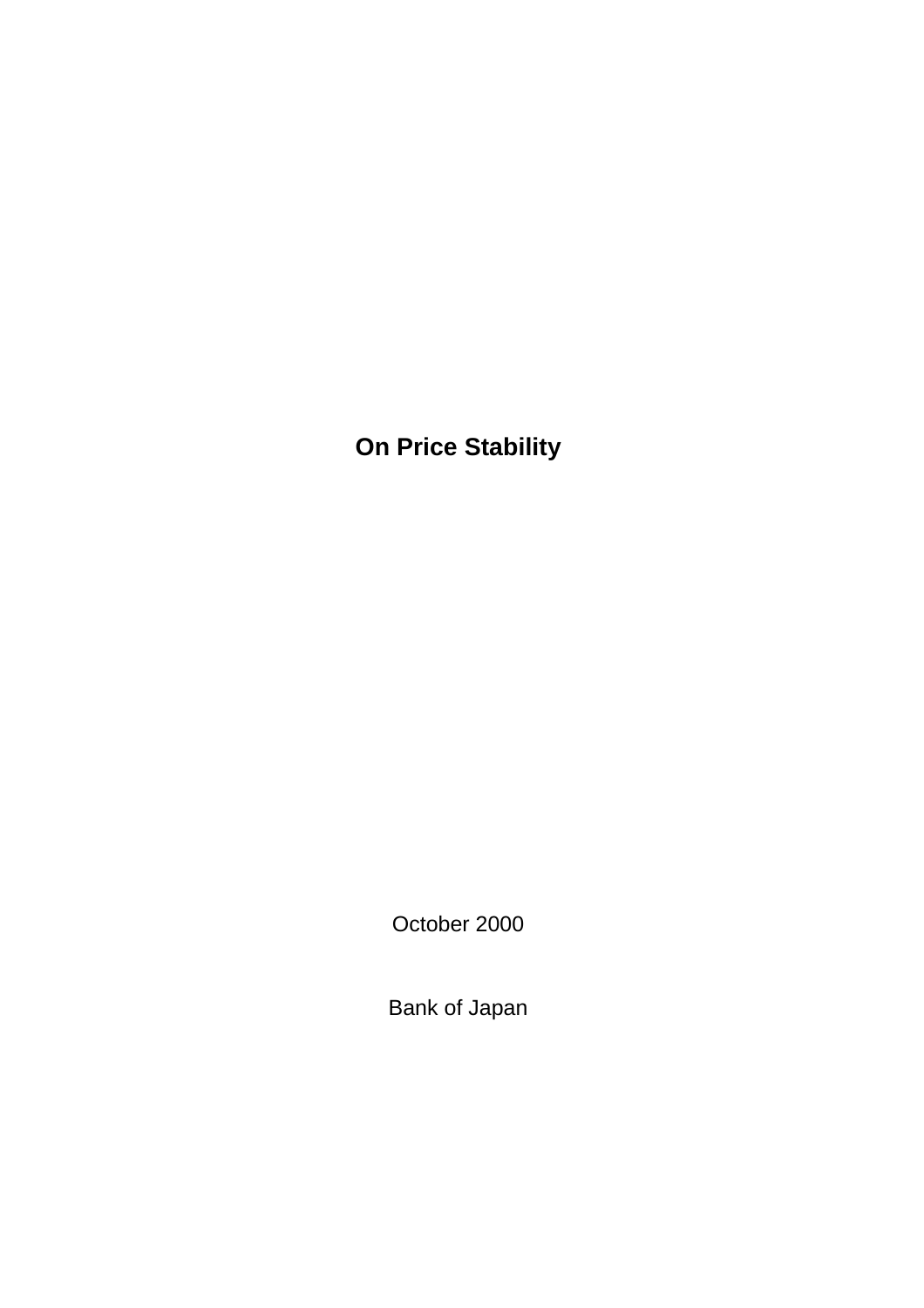## Preface

## Summary

- 1. Significance of Price Stability
- (1) Inflation and Deflation
- (2) Advantages of Price Stability
- 2. Relationship between Monetary Policy and Prices
- (1) Control of Prices through Monetary Policy
- (2) Influence of Monetary Policy: Comparison between Inflationary and Deflationary Phases
- 3. Is a Quantitative Definition of Price Stability Possible?
- (1) Conceptual Definition of Price Stability
- (2) Issues Related to Expressing Price Stability by a Specific Numerical Value
- (3) Recent Experience in Japan
- (4) Conclusions about Expressing Price Stability by a Numerical Value
- 4. Viewpoints on the Assessment of Price Stability
- 5. Release of Forecasts Regarding the Economy and Prices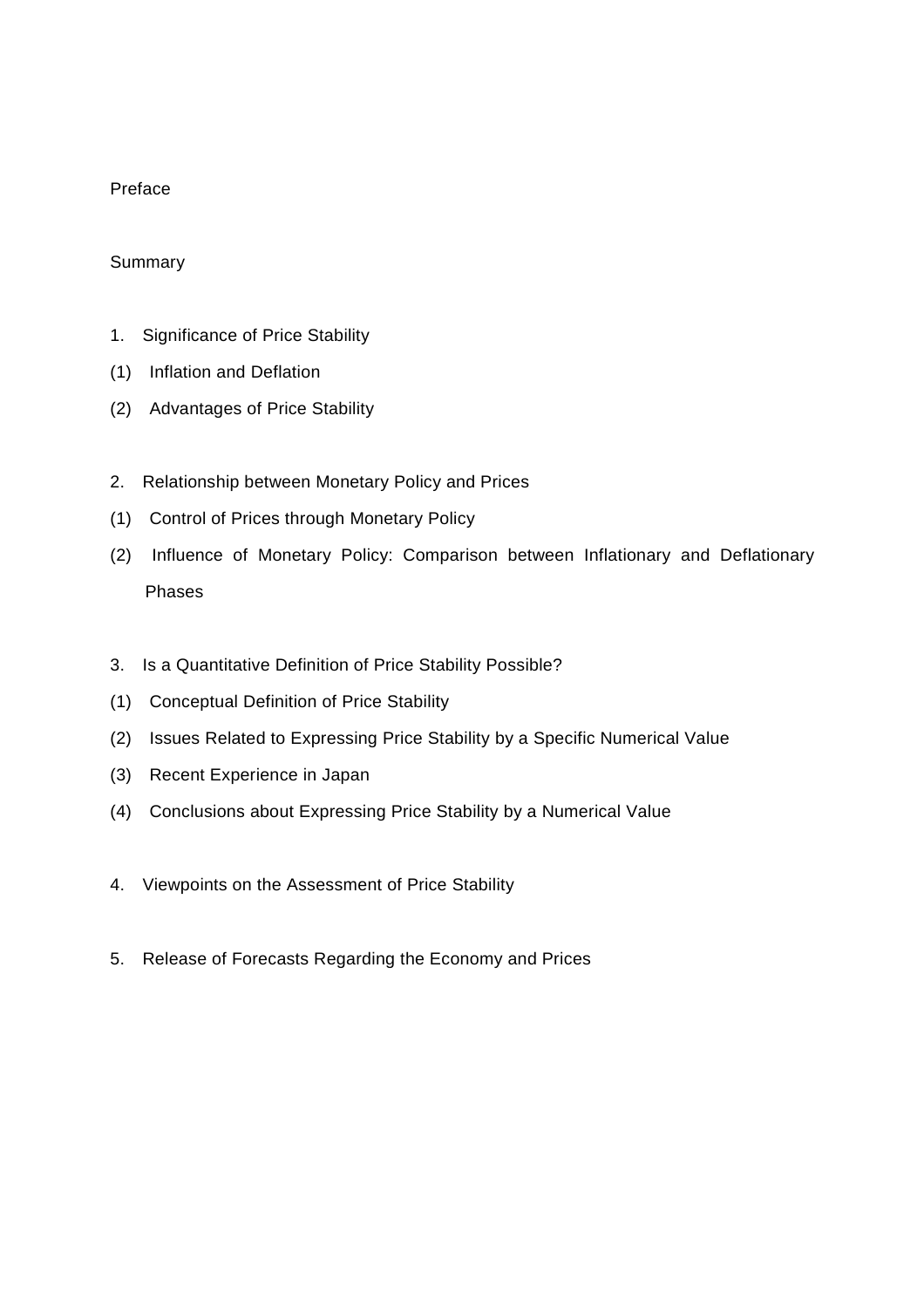# **On Price Stability**

#### **Preface**

Price stability is an indispensable prerequisite for a market economy to function smoothly. Indeed, as witnessed by experience in various countries during the past several decades, if price stability is impaired, sustainable economic growth is hampered by ensuing inflation or deflation. Against such a background, the view that monetary policy should contribute to sustainable economic growth through price stability has come to be generally accepted worldwide. In the context of Japan, the new Bank of Japan Law, effected in April 1998, states that "currency and monetary control shall be aimed at, through the pursuit of price stability, contributing to the sound development of the national economy."

As the importance of price stability in the conduct of monetary policy has become widely recognized, central banks are urged more than ever to explicitly define what price stability means and to clarify how monetary policy achieves it. In response, central banks in various countries have been making strenuous efforts to answer these questions with the view to enhancing transparency of the conduct of monetary policy. Measures that central banks have taken to enhance transparency vary from country to country, depending on the economic situation, historical setting, and institutional framework. For example, some make public the minutes of policy-making meetings and the assessment of the economic and financial outlook, while others adopt inflation targeting.

Since the enactment of the new Bank of Japan Law, the Bank of Japan has actively effected measures to enhance transparency of the conduct of monetary policy by, for example, releasing the minutes of Monetary Policy Meetings and the "Bank's View" of economic and financial developments. At the Monetary Policy Meeting of March 8, 2000, Policy Board members agreed to initiate an in-depth study of issues related to price stability from the viewpoint of enhancing transparency of the conduct of monetary policy. Based on various studies including ones newly undertaken by the Bank's staff, they examined the following issues:

- Being a prerequisite for "the sound development of the national economy", what is price stability in concrete terms? Is it possible to express price stability in terms of a specific numerical value of a price index? If so, what would it be?
- What criteria can we use to judge whether or not price stability is maintained?
- How can monetary policy achieve price stability? In the process of achieving price stability, what should be done to enhance transparency in the conduct of monetary policy?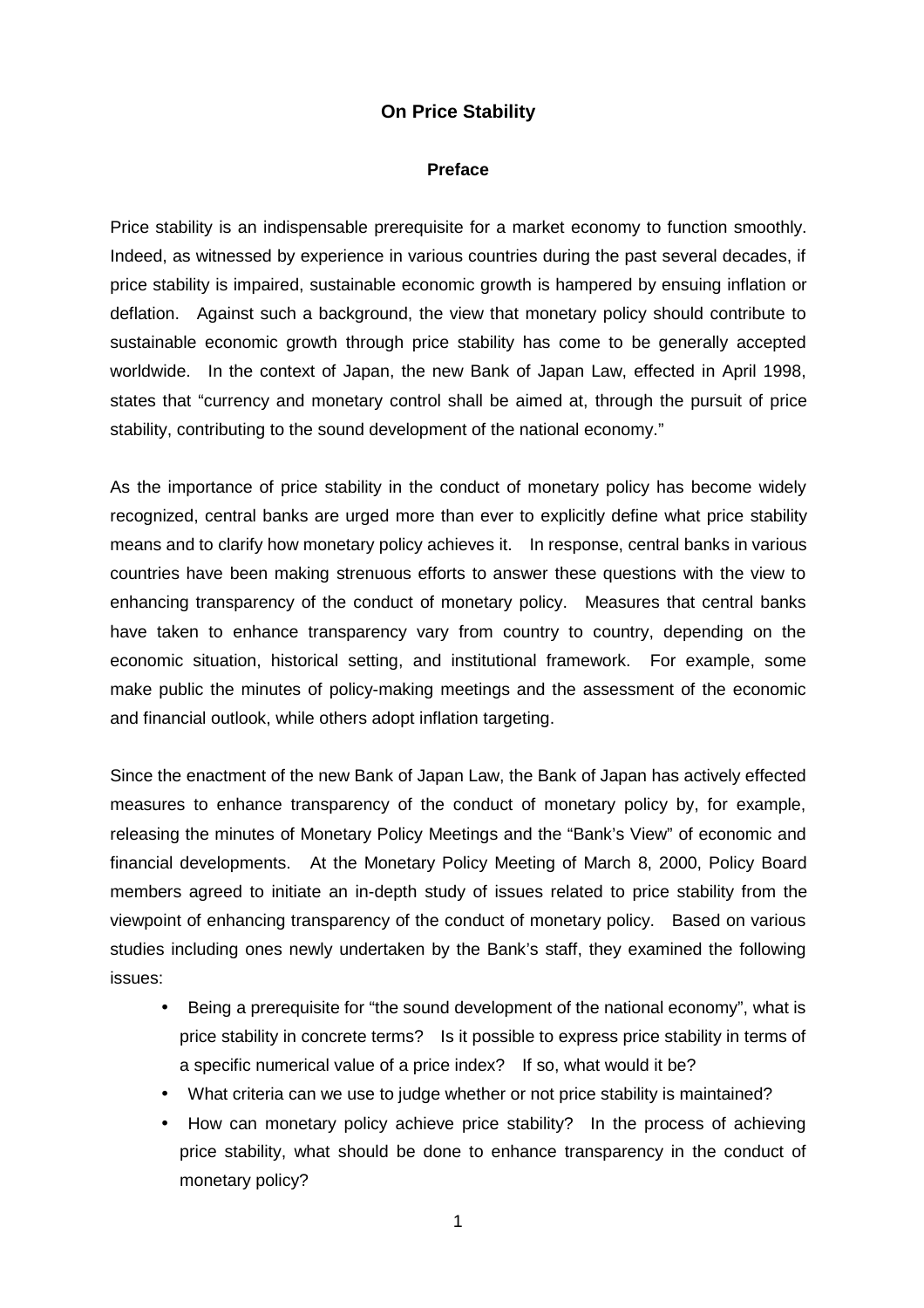This report summarizes the results of the discussions of Policy Board members on the above issues, and was approved at the Monetary Policy Meeting of October 13, 2000. Needless to say, issues related to price stability are wide-ranging and complex. There are still many unresolved issues from the viewpoint of economic theory as well as problems in the compilation of price indexes. Furthermore, since Japan's economy is currently experiencing dramatic structural change, it may well be the case that the answers will gradually change in line with the development of the economic environment. Therefore, with this report as one important step, the Bank of Japan will continue examining issues related to price stability.

> Masaru Hayami Governor, Bank of Japan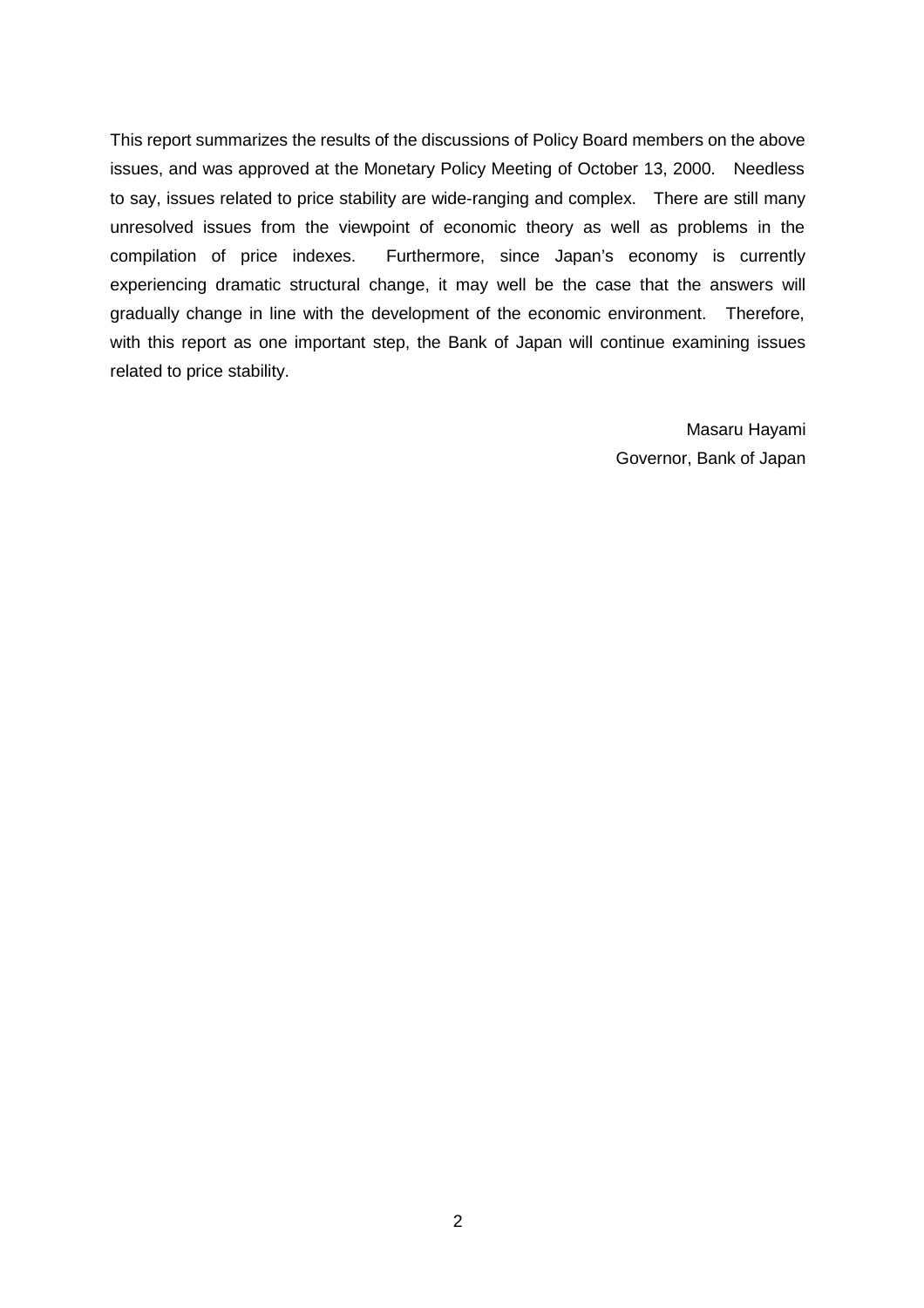### **Summary**

1. Price stability is important for the stability of national life and is an indispensable prerequisite to ensure sustainable development of the economy. As stated in the new Bank of Japan Law, the aim of the Bank of Japan's monetary policy is to contribute to the sound development of the national economy through the pursuit of price stability.

2. Price stability, a situation neither inflationary nor deflationary, can be conceptually defined as an environment where economic agents including households and firms can make decisions regarding such economic activity as consumption and investment without being concerned about the fluctuation of the general price level.

3. Based on the above conceptual definition, members of the Policy Board of the Bank of Japan have discussed whether it is possible to express price stability by specific numerical values. In the discussions, the following points were noted:

- Price indexes entail bias, but it is not easy to obtain a reliable estimate of the magnitude of bias. Furthermore, the magnitude can vary.
- Considering that nominal interest rates cannot be reduced below zero, monetary policy should be conducted carefully with due attention given to preventing the economy from falling into a deflationary spiral. From such a viewpoint, it is worthwhile examining a policy whereby the central bank conducts monetary policy aiming at a small but positive measured inflation rate.
- The conduct of monetary policy may change depending on whether price fluctuation is due to demand-side or supply-side factors.
- In light of experience during the bubble period, fluctuation in asset prices may have a big impact on the economy even though measured price indexes are stable.

4. Bearing in mind the above points, Policy Board members have examined the past development of prices in Japan. They have observed that (1) low inflation in the 1990s largely reflected weak demand amid the economic slowdown, and (2) such supply-side factors as technological innovation, deregulation, intensification of global competition, and the distribution revolution have more recently put additional downward pressure on prices.

5. Following intensive discussions, Policy Board members have reached the following conclusions with regard to a quantitative definition of price stability:

(1) In view of the current movement of prices in Japan, an inflation rate which is consistent with the sound development of the economy is likely to be lower in the short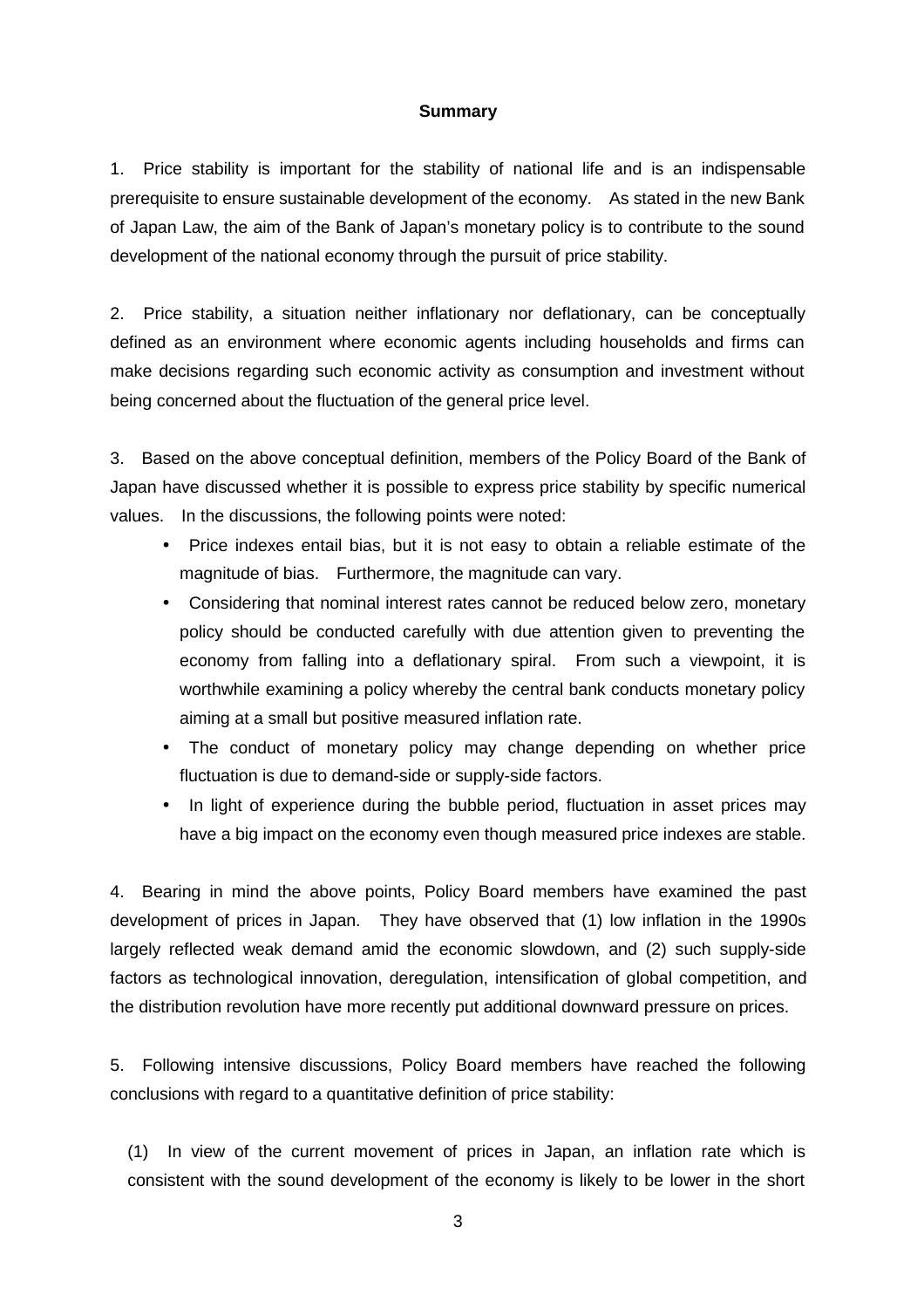term than in the long term.

(2) If some numerical values are adopted as the definition of price stability, they are expected to be valid for a very long period of time. In view of the current development of prices in Japan, it is difficult to set specific numerical values to the definition of price stability that are consistent with the sound development of the economy. Furthermore, even if some numerical values were announced, they would not serve as a reliable guidepost in the conduct of monetary policy, and the exercise would not likely contribute to enhancing transparency of the conduct of monetary policy. Therefore, it is not deemed appropriate to define price stability by numerical values.

(3) While paying due attention to changes in the economy, the Bank of Japan will nevertheless continue to explore whether price stability can be expressed by some numerical values.

6. Policy Board members have concluded that while it is not appropriate to express price stability in terms of numerical values, it would be feasible and useful to disclose the viewpoints from which they judge price stability, which are:

- Characteristics of price fluctuations in light of various indexes related to prices
- The sustainability of price stability
- Consistency with the sound development of the economy

7. To enhance transparency of the conduct of monetary policy, the Policy Board plans to regularly issue Outlook and Risk Assessment of the Economy and Prices, which will give an assessment of price movements from the above three viewpoints. It includes "Forecasts of Policy Board Members" with respect to the outlook for inflation and economic growth.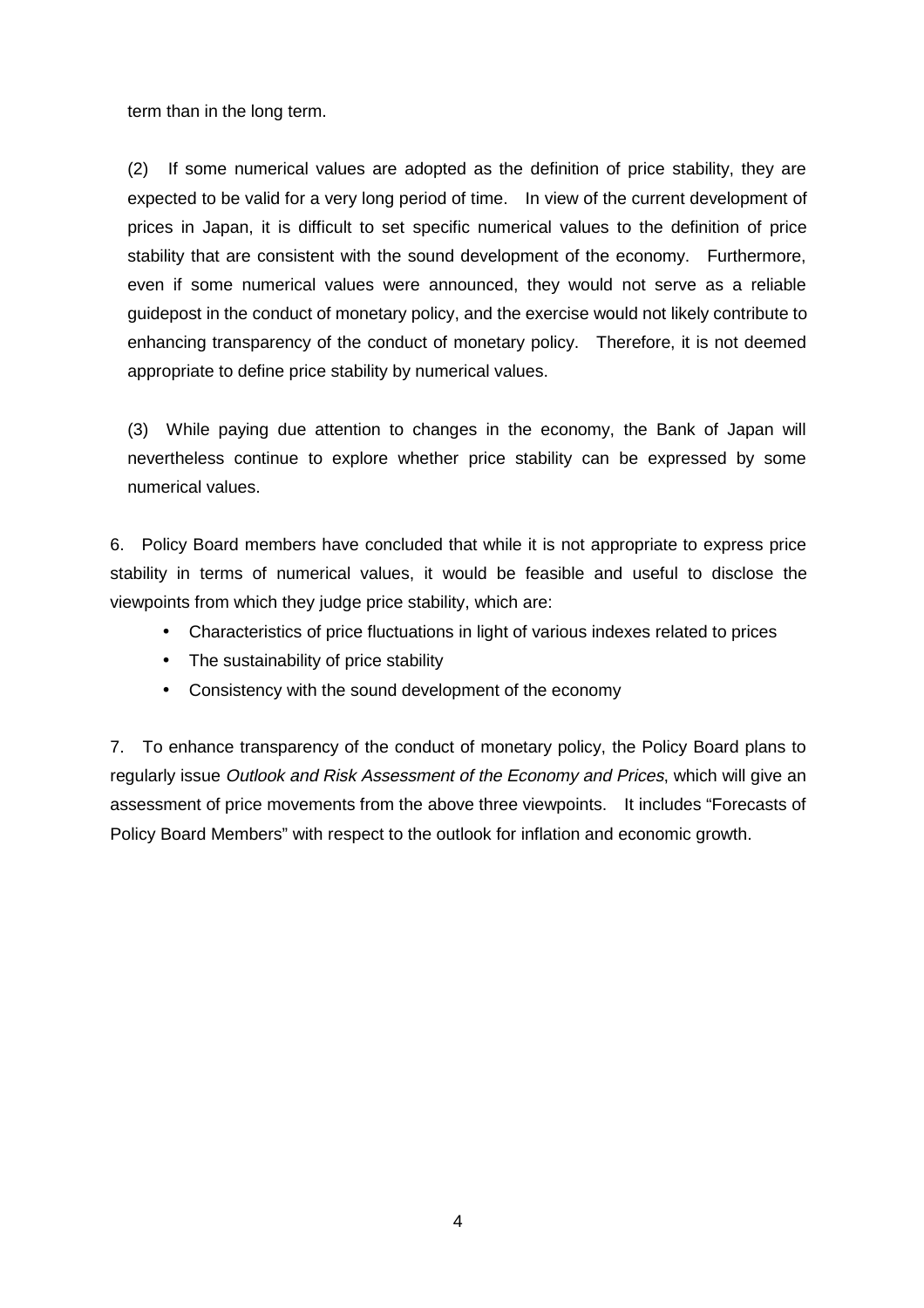## **1. Significance of Price Stability**

Prices are defined as the general price level that is the average of all prices of individual goods and services traded within a specified area. Thus, price stability means a situation where the overall average of prices is stable even though prices of individual goods and services may rise or fall. (The definition of price stability will be discussed in detail in Section 3.)

# **(1) Inflation and Deflation**

Why is price stability necessary? The fundamental reason is that it is important for the stability of national life and is an indispensable prerequisite for sustainable economic development.

Today, the importance of price stability has become commonly accepted around the world, though the economic theory of price stability has undergone dramatic changes during the past five decades.

Following the experience of hyperinflation in some countries after World War I and II, it became almost universally recognized that serious inflation has an immediate destructive impact on national life. On the other hand, the global depression from the late 1920s through the 1930s heightened concern about deflation and promoted the development of new economic theory from the viewpoint of how to overcome it.

Until the early 1970s, the prevailing view had been that there was a trade-off between inflation and economic growth and that mild inflation could be accepted to achieve higher economic growth, though hyperinflation should be avoided. Many countries conducted discretionary monetary and fiscal policy based on such a view.

However, in the late 1970s many industrialized countries faced a situation where economic growth decelerated and unemployment rose as inflation gradually accelerated. This reflects the fact that once inflationary expectations come to be factored into the activity of economic agents, inflation ceases to have a stimulative effect over the medium term and only the harmful effects remain. In the 1990s, the risk of deflation exerting downward pressure on various economies came to be once again strongly recognized against the background of the deceleration in inflation worldwide and the bursting of bubbles. The experience of these price fluctuations has made people realize that there is no trade-off between inflation and economic growth in the medium term, and that price stability, which is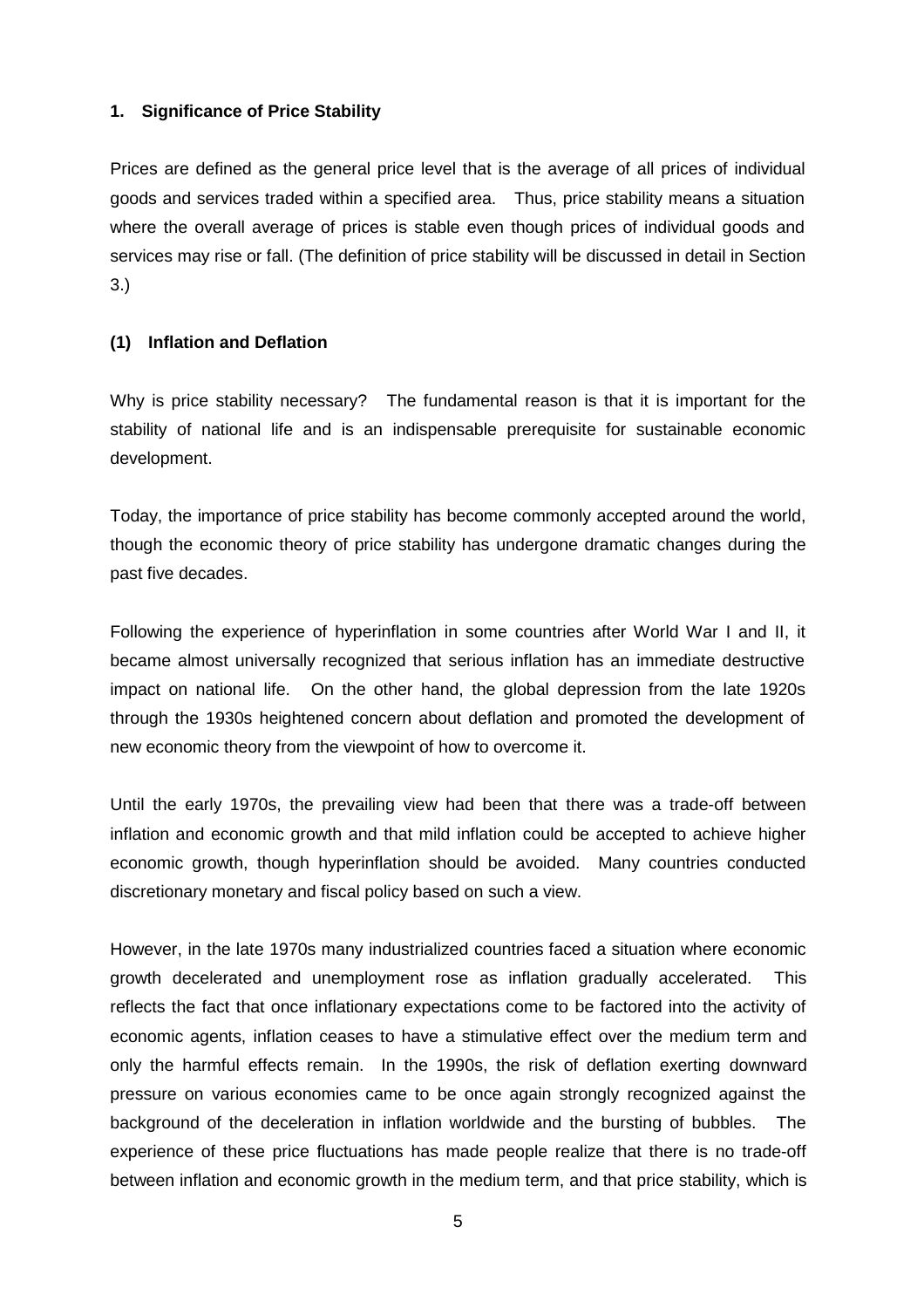neither inflationary nor deflationary, is a prerequisite for sustainable economic growth.

## **(2) Advantages of Price Stability**

Price stability is considered important for the stability of national life and is an indispensable prerequisite to ensure sustainable development of the economy. The following three points are cited as the advantages of price stability.

#### **Signaling function of relative prices**

When the general price level is stable, changes in the prices of individual goods and services are directly reflected in changes in relative prices. Under such circumstances, it is easy for households and firms to accurately recognize changes in relative prices, indispensable information for decision-making. As a result, resources will be most efficiently allocated through rational decision-making. To the contrary, if the general price level becomes unstable, and inflation or deflation ensues, it will be difficult for these economic agents to judge whether observed changes in individual prices reflect changes unique to particular goods and services such as changing consumer preferences or if they are just a mere reflection of the change in the general price level. As a result, the efficient allocation of resources in the entire economy would be impaired and growth potential not realized to the maximum extent.

#### **Less uncertainty in planning future economic activity**

Based on their forecasts of the future, firms have to make plans for production and investment as well as decide selling prices and wages, and similarly households with respect to consumption and savings. Since inflation and deflation increase uncertainty regarding future prices, economic agents would find it difficult to make rational judgment based on reliable economic forecasts. In addition, a higher premium due to increased uncertainty would raise long-term interest rates, which, in turn, would dampen investment. If the premium resulting from increased uncertainty became widely observed throughout an economy, growth potential would naturally decline.

#### **Avoiding an unintended effect on income distribution**

If unanticipated inflation occurs, financial assets such as deposits, whose principal and interest are fixed in nominal terms, will lose their value in real terms, and creditors incur losses. Conversely, financial liabilities that are fixed in nominal terms will lose value in real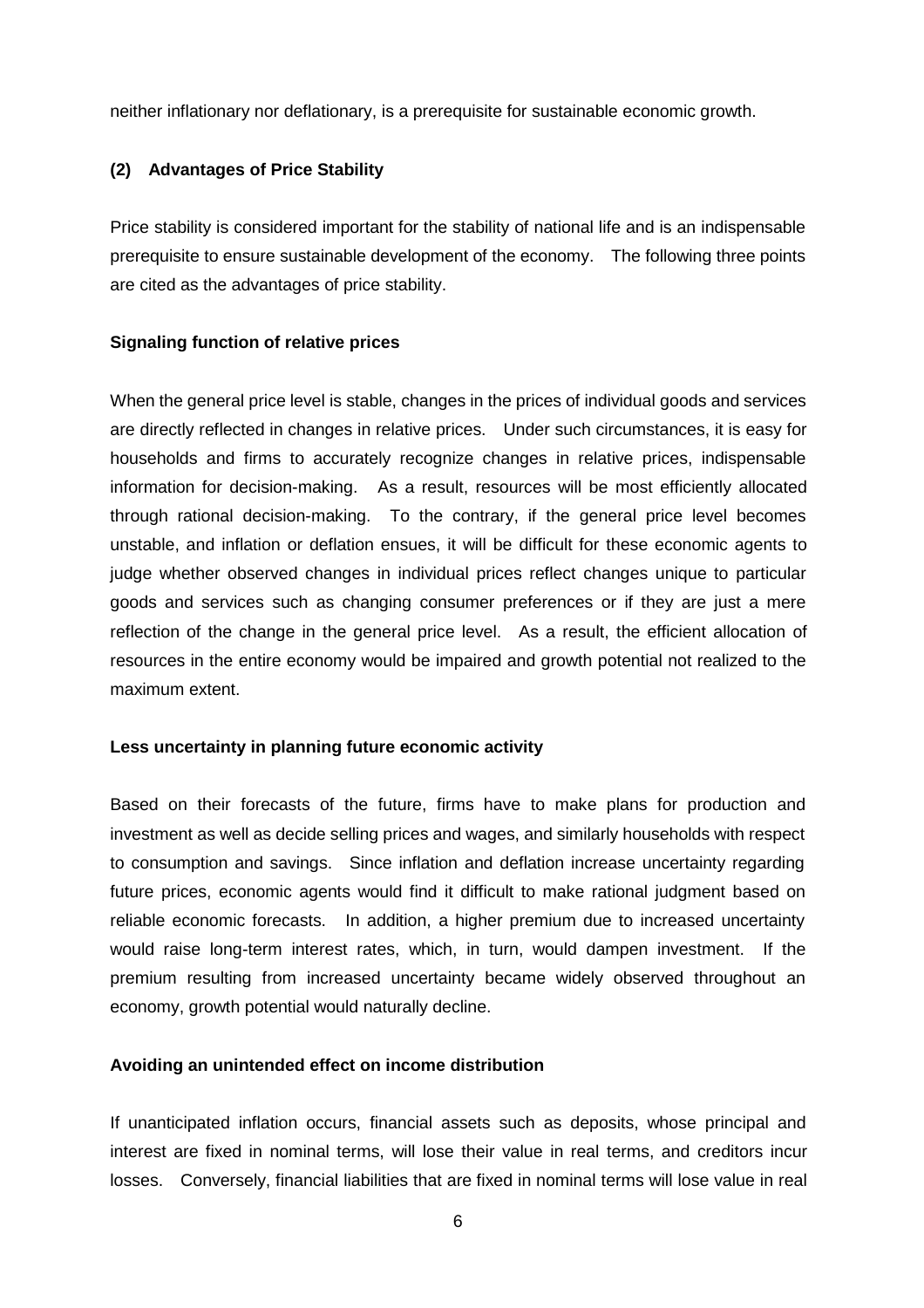terms, and debtors benefit. A similar situation would be seen in the case of contracts such as for wages that are fixed in nominal terms. With unanticipated deflation, there is an opposite effect on creditors and debtors.

If all contracts are indexed to price fluctuation, they could be immune to the impact of fluctuations in the general price level. However, it is difficult to index all contracts to price fluctuation. As a result, price fluctuation could have an unanticipated impact on income distribution. If such a situation lasts long, public confidence in the market economy and social fairness will be eroded, which might exert an adverse influence on economic growth over the medium to long term.

#### **2. Relationship between Monetary Policy and Prices**

#### **(1) Control of Prices through Monetary Policy**

The general price level will change if the balance between supply and demand changes in an economy. A variety of factors cause changes in the balance between supply and demand, and subsequently changes in prices. They include, for example, the output gap, which is the difference between potential supply capacity and real output, inflationary expectations, international commodity prices, and foreign exchange rates.

Although monetary policy affects the general price level, the extent of its impact will vary depending on the time horizon. This point can be illustrated as follows. If one takes a particular point in time, many of the above factors are given and there is little possibility that monetary policy can have a large impact. But, if one extends the time horizon a little longer, monetary policy will affect such variables as monetary and credit aggregates in addition to interest rates, leading to a change in demand. Thus, it can be expected that monetary policy will have a larger impact on the general price level. With a very long time horizon, monetary policy will have an even larger impact on inflation over the medium to long term reflecting the degree of public confidence in such policy. If one takes a sufficiently long time horizon, inflation would correspond to the excess supply of money, and deflation to the shortage, since prices are the rate of exchange between goods and services on the one hand and money on the other. Such a relationship between money and prices is most typically witnessed in hyperinflation. In this sense, it is understood that inflation is essentially a monetary phenomenon over the long run.

It should be noted, however, that the above illustration regarding the time horizon is only schematic, and it does not literally correspond to the length of time in reality. For example,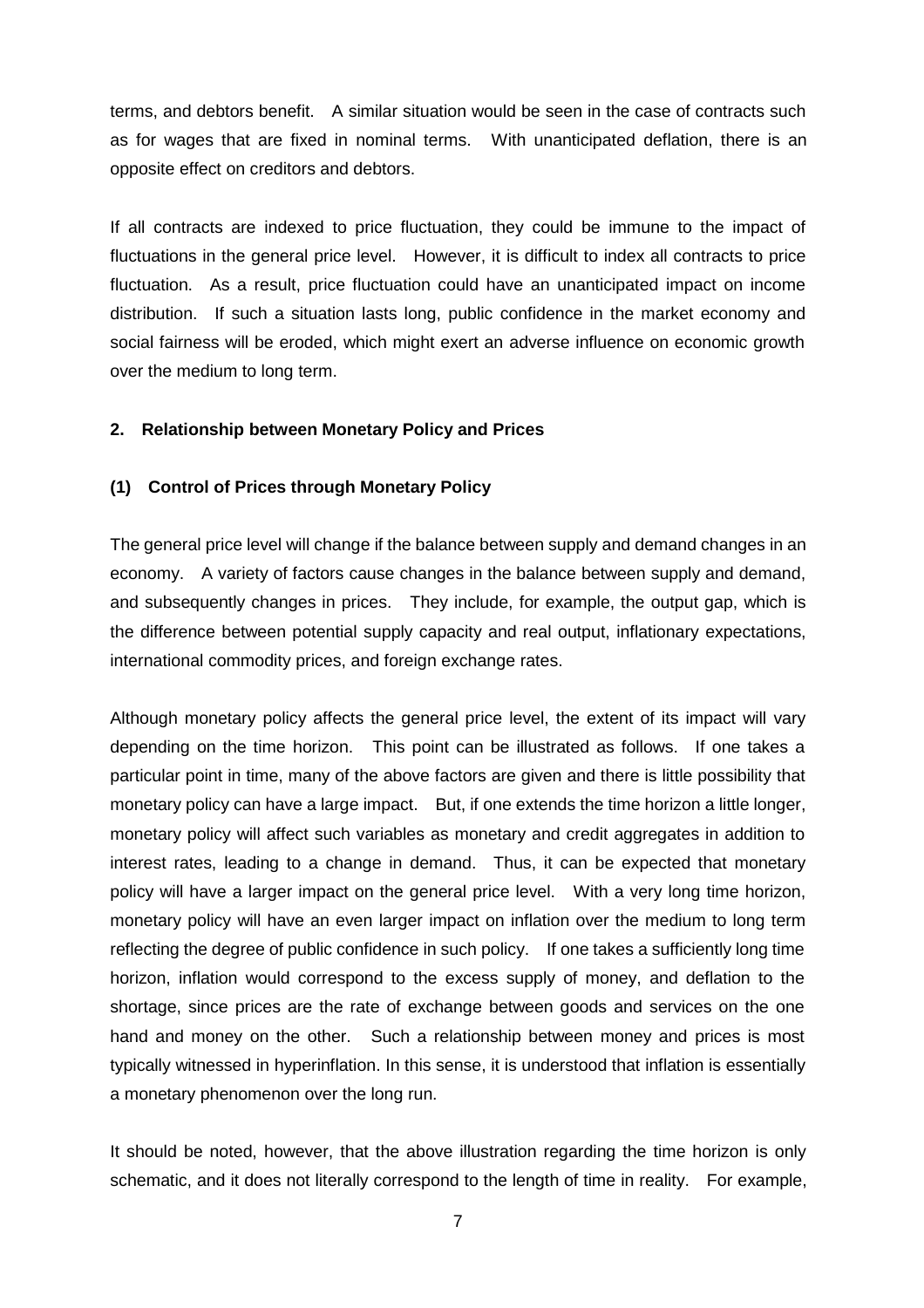if a central bank quickly changes its monetary policy stance in a short period of time, the expectations of economic agents might abruptly change and the general price level be influenced significantly. To the contrary, if a change in monetary policy stance cannot obtain sufficient public support and there are strong expectations that it might be reversed, monetary policy may not have much impact on prices.

# **(2) Influence of Monetary Policy: Comparison between Inflationary and Deflationary Phases**

Central banks can affect prices through monetary policy, but it is understood that the relationship between monetary policy and prices is complex and that there exist long and varying time lags between monetary policy and changes in the general price level. It has been pointed out that the impact of monetary policy on prices may differ between the inflationary and deflationary phases: while a central bank can, in principle, contain inflation by monetary tightening, though economic growth might slow down for a short period, in a deflationary phase, it might only have a limited impact on the economy if nominal interest rates are zero or balance sheet adjustment exerts downward pressure.

#### **Case of zero constraint on nominal interest rates**

In a deflationary phase, a central bank will not be able to make a policy move by lowering interest rates once nominal interest rates reach zero. In this situation, monetary policy cannot raise the general price level through lower interest rates. If a decline in prices further lowers inflationary expectations, real interest rates, which are the difference between nominal interest rates and inflationary expectations, would rise, leading to further downward pressure on prices.

## **Case of balance sheet adjustment**

As typically evidenced by the situation after the bursting of the bubble in Japan, economic agents will generally become risk averse if they are burdened with excessive liabilities or if they face a reduction in the value of their assets or shortage of own capital. Under such circumstances, firms and households reduce spending and financial institutions restrain themselves from extending loans (balance sheet adjustment). When adjustment pressure affects the entire economy as we observed in the United States in the early 1990s and Japan after the bursting of the bubble, the effect of monetary easing in raising the general price level through economic expansion will be greatly reduced.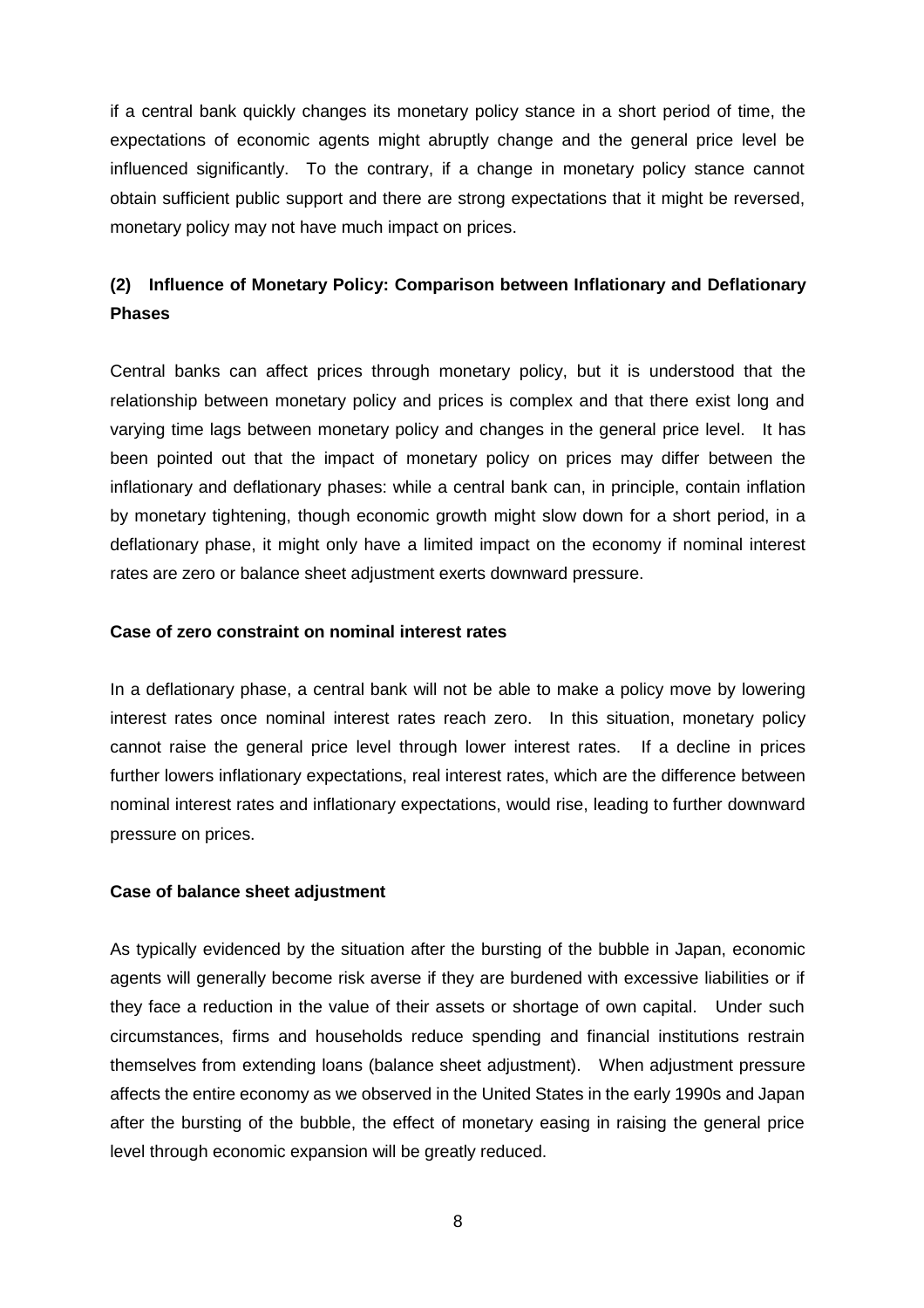## **3. Is a Quantitative Definition of Price Stability Possible?**

So far, price stability has been defined as a situation where the general price level is stable. This section examines whether it is feasible to express price stability by a numerical value in order to formulate a practical guidepost for the conduct of monetary policy.

Central banks worldwide can be classified into three groups from the viewpoint of whether the target or definition of price stability is expressed by a numerical value. Those in the first group have adopted inflation targeting and conduct monetary policy to achieve the target. Central banks in such countries as the United Kingdom, Canada, Sweden, and New Zealand belong to this group. Those in the second group have defined price stability in terms of a numerical value. For example, the European Central Bank has not adopted inflation targeting, but it has made public a quantitative definition of price stability, stated as "a yearon-year increase in the Harmonized Index of Consumer Prices of below 2 percent to be maintained over the medium term." Those in the third group have made public a conceptual definition of price stability, having neither a numerical target nor quantitative definition of price stability. An example here is the U.S. Federal Reserve System.

Bearing in mind these three groups, Policy Board members discussed how price stability, which monetary policy should aim at, can be defined conceptually, and whether it is feasible to express such a concept of price stability by a specific numerical value.

## **(1) Conceptual Definition of Price Stability**

Price stability is described as a situation which is neither inflationary nor deflationary. In other words, it is a situation where all economic agents, including households and firms, can make decisions regarding such economic activity as consumption and investment without being concerned about the fluctuation of prices.

## **(2) Issues Related to Expressing Price Stability by a Specific Numerical Value**

Policy Board members, while bearing in mind the above conceptual definition, discussed issues related to expressing price stability by a specific numerical value of price indexes.

## **Bias of price indexes**

Price stability is the stability of the general price level that is the average of all prices of individual goods and services, but it is not directly observable. In reality, price indexes are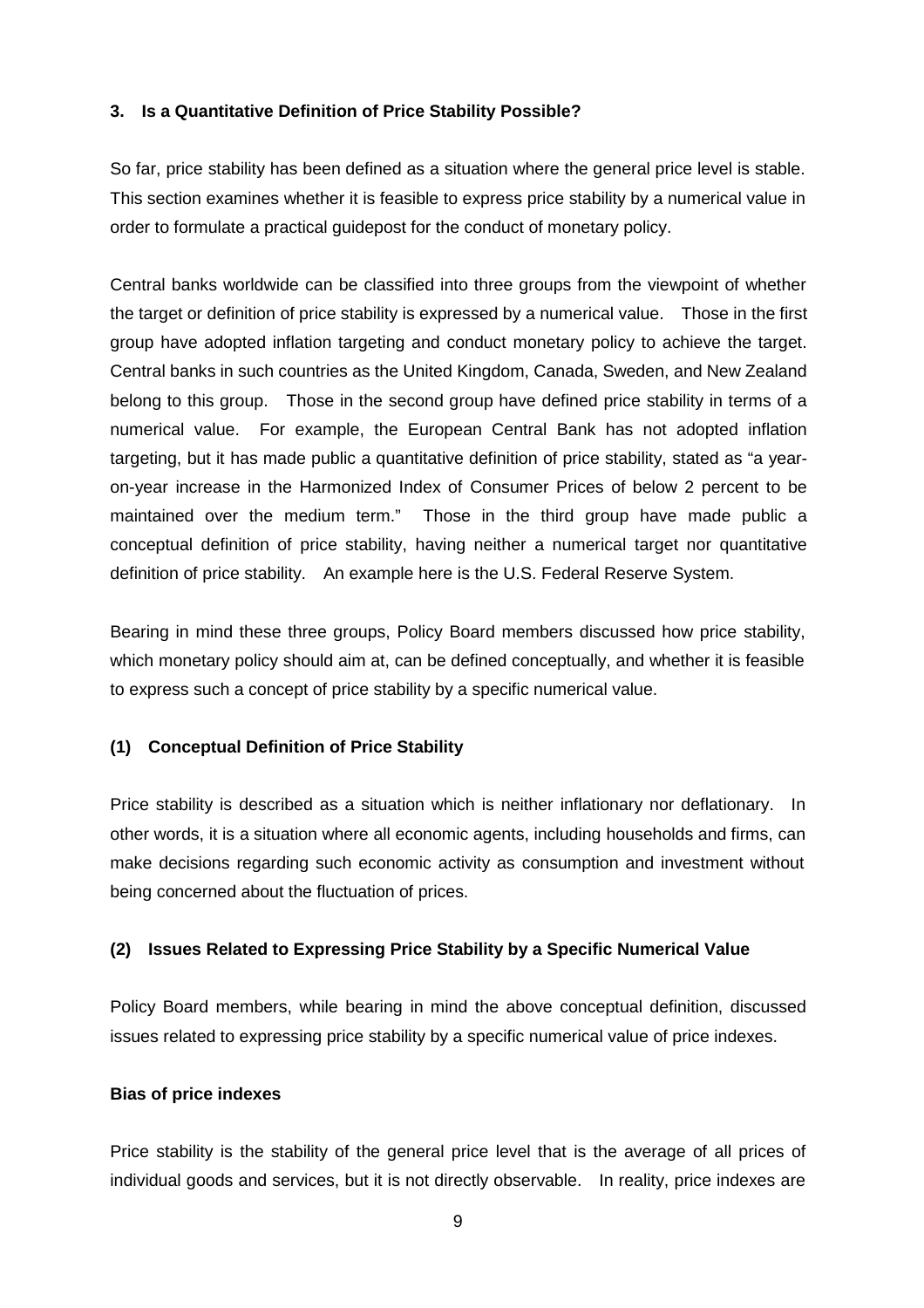compiled from prices of various goods and services selected according to certain assumptions and methodology. Hence, like other economic statistics, price indexes are not immune from various constraints and limitations, and the actual fluctuation does not accurately correspond to fluctuations in the general price level.

Following are some of the limitations that price indexes face:

- It is not easy to accurately identify the prevailing market prices of individual goods that are sold.
- In a situation where new goods are continuously marketed, it is difficult to keep monitoring the prices of goods of the same quality. There are inherent difficulties to adjusting price indexes for such qualitative changes by employing adjustment techniques.<sup>1</sup>
- There are some goods and services, such as software development, that do not lend themselves to monitoring.
- As we move further away from the base year, we tend to observe a larger bias in estimating the inflation rate.

There have been a number of researches at home and abroad focusing on the bias of price indexes, the difference between the measured inflation rate and the true rate of change in the general price level caused by these limitations and other constraints. It is still too early to conclude if sufficient empirical studies have been conducted. Some studies report that the inflation rate tends to be biased upward, above the correctly measured inflation rate.<sup>2</sup> Based on the results of these studies, it is likely that an inflation rate corresponding to the conceptual definition of price stability would be translated into a slightly positive rate of measured inflation in the long run.

Since a bias in price indexes will inevitably materialize as an economy experiences various changes such as technological innovation and deregulation, it is difficult to conceive that the magnitude of bias will remain constant. In the process where the authorities which compile

 $1$  For example, when new and old model personal computers are sold at the same price, and if the new one is judged better than the old one in terms of such functions as calculation capability, price indexes will take the increased capability of the new model as a reduction in the price of new computers. This example assumes that the increased capability can be correctly recognized. But, in reality, it is not necessarily easy to accurately measure the change in quality of various new goods and services.

 $2$  Observed inflation rates tend to have an upward bias partly because it is difficult to immediately incorporate into price indexes such developments as households and firms tending to restrain the purchase of higher priced goods and services and prices declining in real terms due to qualitative improvements.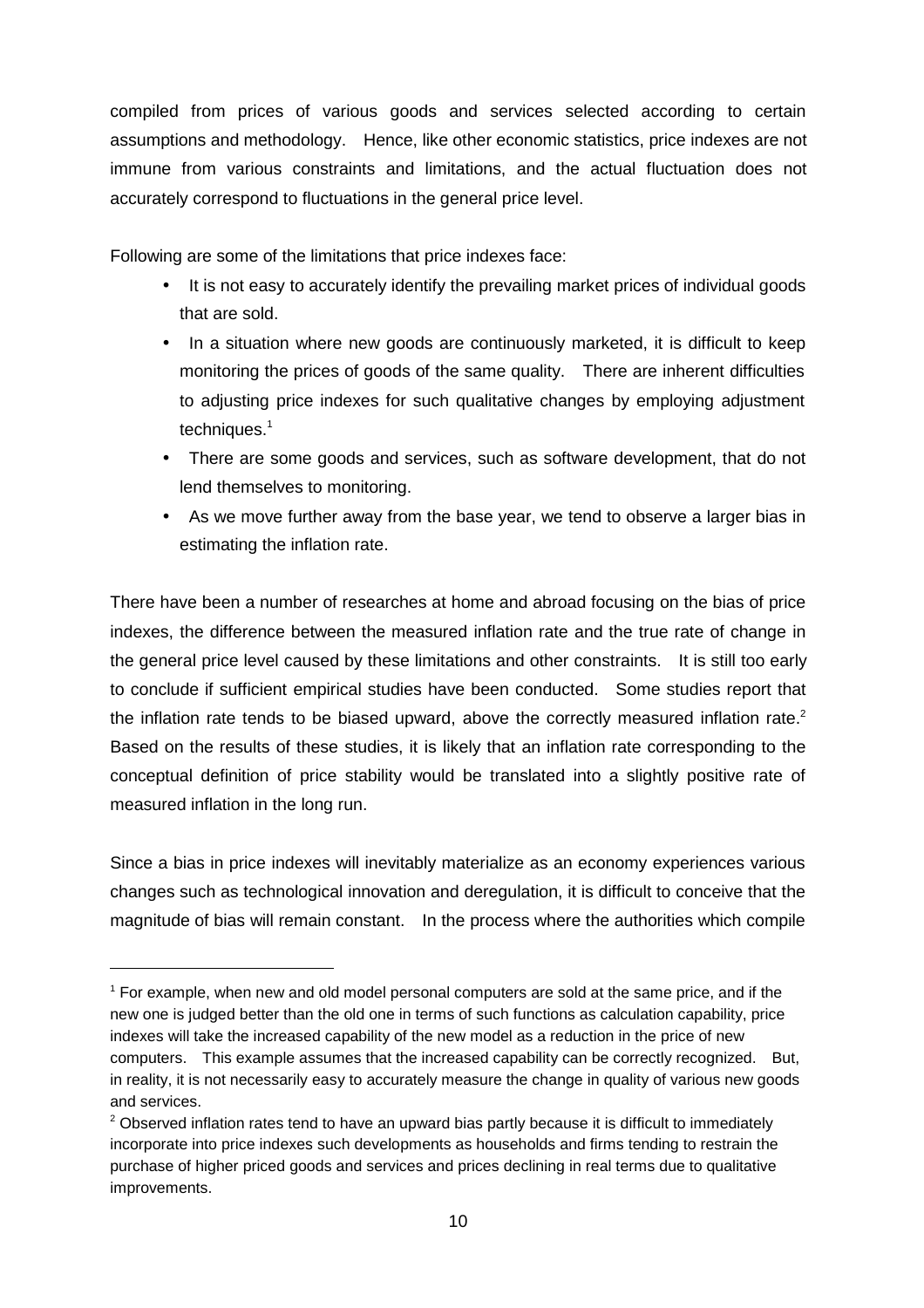price indexes continue efforts to review and reduce such bias, the magnitude of the bias itself may fluctuate. Thus, we find it difficult to incorporate a specific fixed magnitude of bias into price indexes.

### **Preventing a deflationary spiral**

There is a view that as a practical guideline monetary policy should be conducted aiming at not zero inflation, but a small but positive rate of inflation. This view has been promoted partly because a measured inflation rate tends to have an upward bias as described above, and also partly because there is the risk of falling into a deflationary spiral which is difficult to get out of. Why is it difficult for an economy to extricate itself from deflation? One reason is that nominal interest rates cannot be lowered below zero. Another reason is the downward rigidity of nominal wages. It is pointed out that during a period of deflation, the downward rigidity of nominal wages could further accelerate deflation by squeezing corporate profits. Such reasoning would justify the argument that the central bank conduct monetary policy aiming at a small but positive measured inflation rate (which could be regarded as a buffer), and minimize the risk of falling into deflation to the extent possible.

In relation to this view, the following points are noted:

- To what extent can we actually reduce the risk of falling into deflation by aiming at a small but positive inflation rate, rather than zero inflation? What are the costs and risks involved in aiming at a positive inflation rate? Can we really say that sufficient empirical studies have been conducted regarding the magnitude of costs and risks?
- It seems that nominal wages are adjusted more flexibly in Japan than in other countries, and that the degree of their downward rigidity is not so strong.

Following these discussions, a number of Policy Board members expressed the view that in the conduct of monetary policy at least over the long run, it might be worthwhile examining a policy that the central bank aims at not zero inflation, but a small but positive inflation rate. Needless to say, a small but positive inflation rate is well within the scope of price stability. In this context, it should be emphasized that such monetary policy is different from that aiming at a rather high inflation rate which is beyond the scope of price stability.

At the core of the view that the central bank should aim at a small but positive measured inflation rate is the premise that monetary policy should be conducted cautiously lest the economy fall into a deflationary spiral. This point is widely accepted among Policy Board members.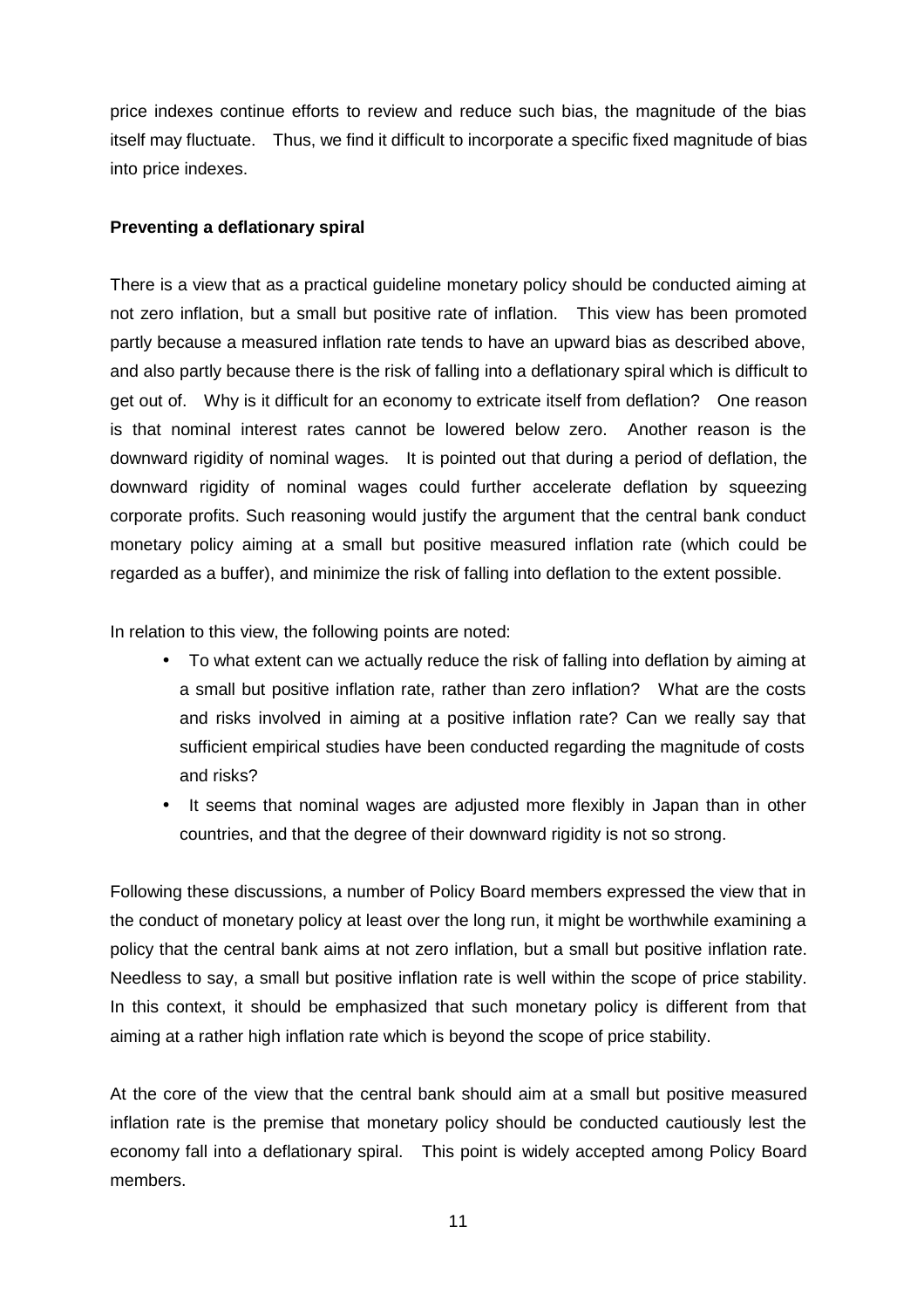#### **Influence of supply-side factors**

The Bank of Japan pursues price stability through monetary policy, ultimately aiming at "contributing to the sound development of the national economy" as stated in the new Bank of Japan Law (Chart 1). Thus, whenever the Bank of Japan makes a judgment regarding price stability, it always needs to check whether such judgment is consistent with the sound development of the national economy. In this regard, some believe that an inflation rate consistent with the sound development of the national economy might significantly change in the short to medium term. Hence, Policy Board members decided to discuss the influence of various supply-side factors in the context of consistency with the sound development of the national economy.

Damage to production facilities through natural disasters and the price hikes of international commodities such as crude oil are examples of supply-side factors that exert upward pressure on prices, and higher productivity due to technological innovation and deregulation are supply-side factors that put downward pressure on prices. Some supply-side factors are temporary and others long-lasting. There is perhaps no accepted economic theory that tells us how to conduct monetary policy when supply-side factors are exerting a strong influence on the economy. Nevertheless, many central banks share the belief that if a central bank conducts monetary policy aiming at price stability over the short run there is a risk of damaging the sound development of the national economy through a large swing in economic activity. This is evidenced, for example, by the fact that many countries that have adopted inflation targeting have made allowance for an exceptional case where actual inflation exceeds the targeted inflation rate due to such factors as natural disasters. This is because, if the central bank pursues monetary tightening in response to price increases caused by a temporary reduction in supply capacity due to such factors as natural disasters, economic activity will further stagnate. On the other hand, if the central bank perceives price declines caused by higher productivity as a sign of recession and mistakenly pursues monetary easing, economic activity will become overheated.

In examining the response to price fluctuations due to supply-side factors, we need to pay attention to aspects other than those described above. For example, if an increase in oil prices triggers the inflationary expectations of economic agents, the central bank needs to be aware of the risk of inflationary expectations created domestically in the conduct of monetary policy. If deregulation raises productivity of the entire economy, leading to a decline in prices, we should not be surprised to see, in the short term, corporate profits being squeezed and some regional economies being subject to a considerable adverse impact.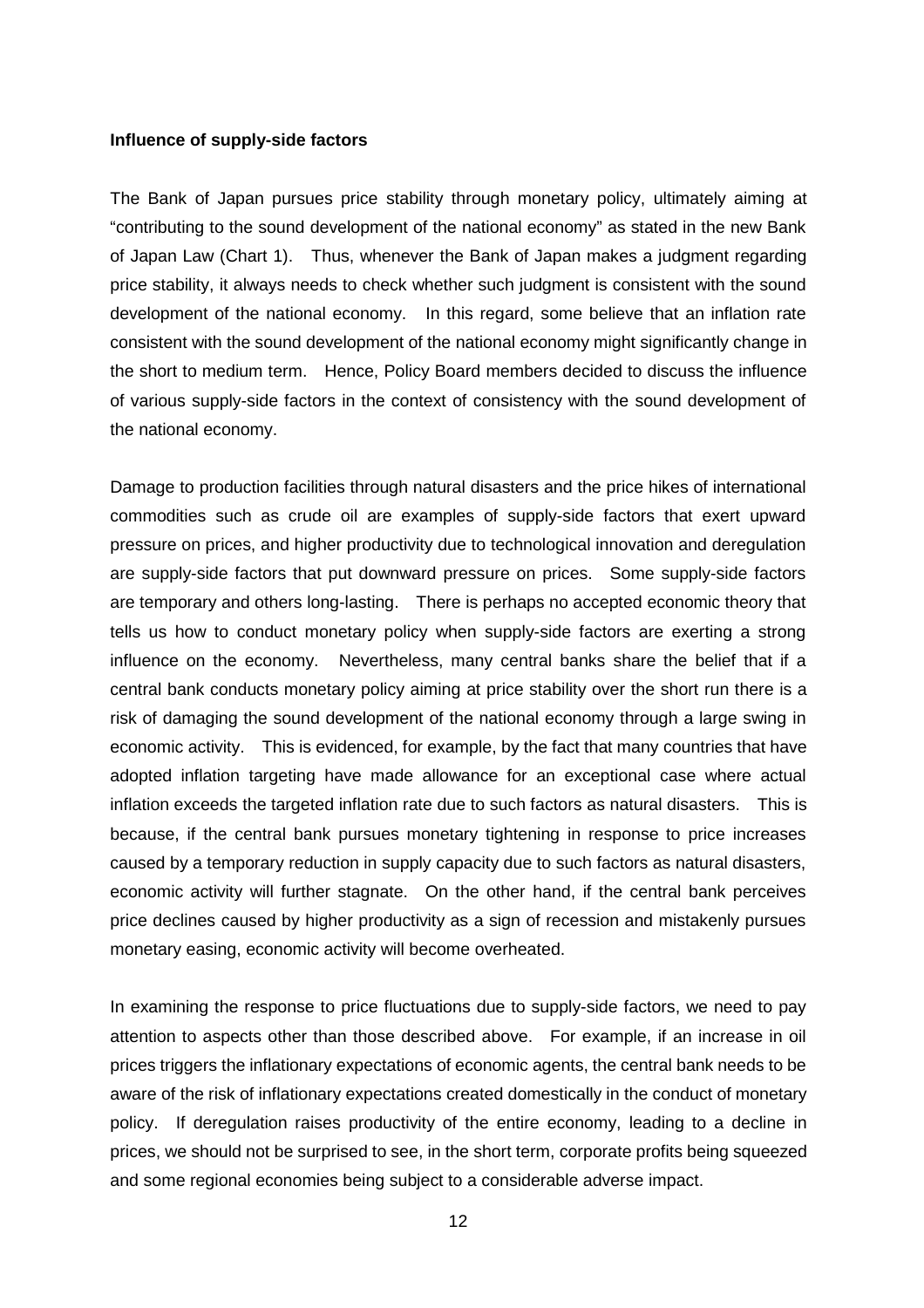#### **Effects of fluctuations in asset prices**

Asset prices such as property prices and stock prices are theoretically the present discounted value of future income streams, and are different from the prices of goods and services in that they are strongly influenced by expectations about the future. If we attempt to control asset prices through monetary policy, we might occasion a large fluctuation in economic activity. Thus, it is not appropriate to make asset prices the direct objective of monetary policy.

Having said that, we should not forget that asset prices contain such valuable information as the expectations of economic agents about the future. Moreover, if asset prices rise accompanied by credit expansion and then fall substantially, a huge amount of nonperforming assets would be created, and, through the adverse impact on the financial system, a large swing in economic activity would ensue. In this regard, past experience reminds us of a difficult problem in the conduct of monetary policy, namely that when a bubble emerges it is often the case that measured price indexes are relatively stable. Price stability is certainly an important prerequisite for the sound development of the national economy, but at the same time we should be aware that it is not sufficient for prices to be stable for a limited period of time. Based on these discussions, a number of Policy Board members commented that a central bank needs to conduct a wide-ranging examination of such things as the movement of asset prices, and also the activities of firms and financial institutions, from the viewpoint of whether price stability can be continuously maintained for a long period of time and whether it is consistent with the sound development of a national economy.

Fluctuations in foreign exchange rates, which are a kind of asset prices, have a big impact on the development of prices. This point will be discussed later.

#### **(3) Recent Experience in Japan**

Policy Board members have examined the past development of prices in Japan from the viewpoint of whether it is possible to deduce an inflation rate which is consistent with the sound development of Japan's economy (Chart 2). They have also examined whether it is appropriate to attach a specific numerical value to such an inflation rate in view of the fact that not a small number of foreign countries have adopted an annual inflation rate of around 2 percent as the upper limit of the target, whereas others have adopted it as the upper limit of the numerical definition of price stability.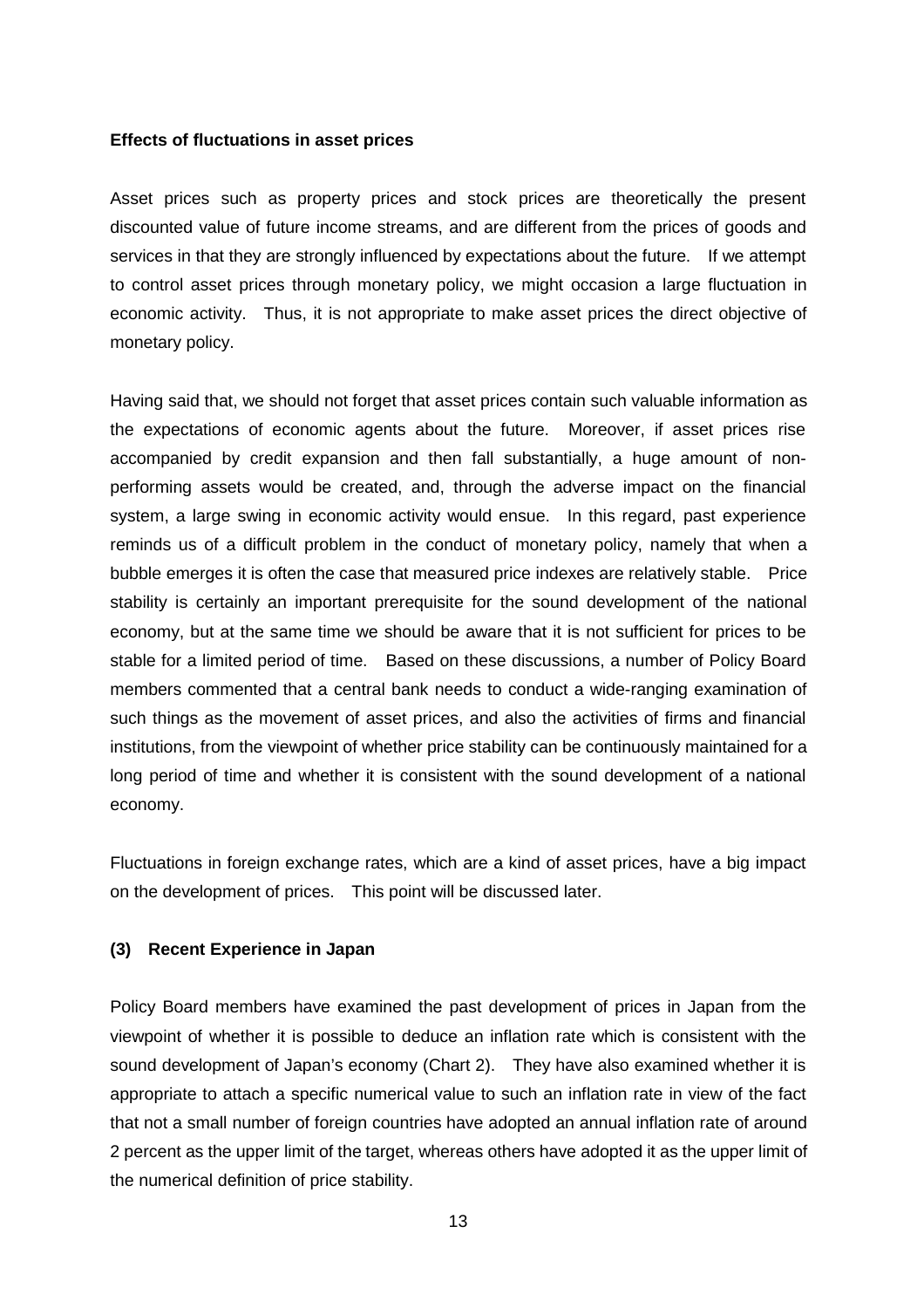Following are the findings and reservations:

First, during the past 30 years, inflation in G7 countries has been trending downward with the peak in most countries recorded in the late 1970s, and thereafter a trend toward disinflation worldwide has been observed, which was particularly conspicuous in the late 1990s (Chart 3). The following facts are the background to such worldwide disinflation: many countries adopted anti-inflationary monetary policy as they became aware of the adverse effects caused by inflation; as a result, inflationary expectations have gradually become subdued; and the market opening of former communist countries as well as the progress of industrialization in emerging economies have globally exerted downward pressure on prices, particularly those of labor-intensive goods and services.

Second, during the past 30 years, the early 1970s saw higher inflation in Japan than the average of G7 countries in terms of CPI, but from the late 1970s through 1980s the lowest along with Germany in terms of both CPI and WPI. In the 1990s, inflation in Japan was the lowest among G7 countries, mainly reflecting the prolonged recession.

Third, looking back at the bubble period in the late 1980s which had a large impact on Japan's economy in the 1990s, while economic growth increased to around 5 percent in 1987 and 1988, the rate of increase in CPI remained between zero to 1 percent and that in WPI recorded a decline on a year-on-year basis (Chart 4). It was in 1990 and 1991 when the year-on-year rate of increase in CPI exceeded 3 percent. In the meantime, enormous fluctuation in asset prices was seen, leading to instability of the financial system which impaired the sound development of the economy.

Fourth, low inflation in Japan in the 1990s largely reflected weak demand amid the economic slowdown. In addition, such supply-side factors as technological innovation, deregulation, intensification of global competition, and the distribution revolution have recently put downward pressure on prices. In particular, it appears that the prices of goods and services, which used to be more or less shielded from international competition by regulation, have been converging on international levels. The effect of supply-side factors on various price indexes will depend on the weight of goods and services affected by these factors, with the effect being particularly evident in CPI.

Fifth, if prices fall due to weak demand, economic activity will stagnate. If, on the other hand, they fall due to supply-side factors, intense competition will squeeze the profitability of traditional industries and firms, and at the same time new demand will be created and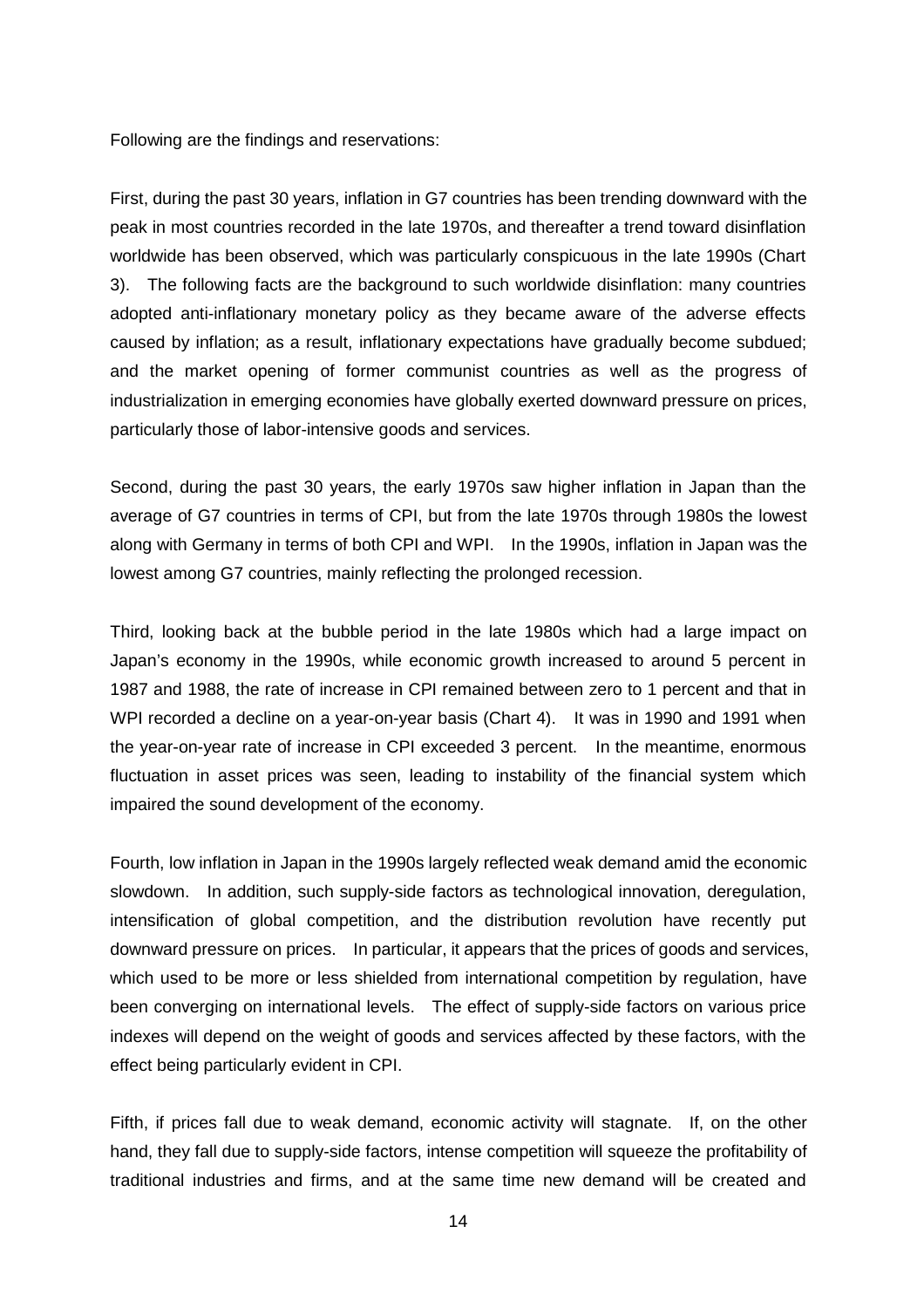investment increase, as witnessed by the development of the distribution revolution. Thus, a case can be made that economic activity will be revitalized. In this regard, it is interesting to note that in 1996 when the GDP deflator recorded its largest decline of the 1990s, the economy, driven by IT-related investment, achieved its highest growth in the 1990s of 5 percent.

Sixth, we need to accurately recognize whether a decline in prices is due to weak demand or excess supply, and, if due to supply-side factors, which one is responsible. As described above, when supply-side factors such as technological innovation and deregulation lower prices, it is possible that economic activity will be revitalized. Therefore, in determining an inflation rate consistent with the sound development of the economy, we need to examine not only the movement of price indexes but also such non-price factors as the overall level of economic activity and corporate profitability.

# **(4) Conclusions about Expressing Price Stability by a Numerical Value**

Policy Board members have reached the following conclusions about expressing price stability by a numerical value.

First, in a situation where both demand-side and supply-side factors have been exerting downward pressure on prices, an inflation rate which is consistent with the sound development of the economy is likely to be lower in the short term than in the long term.

Second, if some numerical values are adopted as the definition of price stability, they are expected to be valid for a very long period of time. In view of the current situation in Japan as described above, it is difficult to set a specific numerical value to the definition of price stability that is consistent with the sound development of the economy. Furthermore, even if we announced some numerical values, we would not be able to use them as a reliable guidepost in the actual conduct of monetary policy, and, as a result, the exercise would not likely contribute to enhancing transparency of the conduct of monetary policy. Therefore, it is not appropriate at present to express by a numerical value the definition of price stability as a guidepost in the conduct of monetary policy in Japan.

Third, supply-side factors will inevitably continue to have an impact on economies. In addition, it will be difficult to accurately foresee the form and degree of their impact. Bearing this in mind, the Bank of Japan will nevertheless continue to study whether or not price stability can be expressed in terms of some numerical values.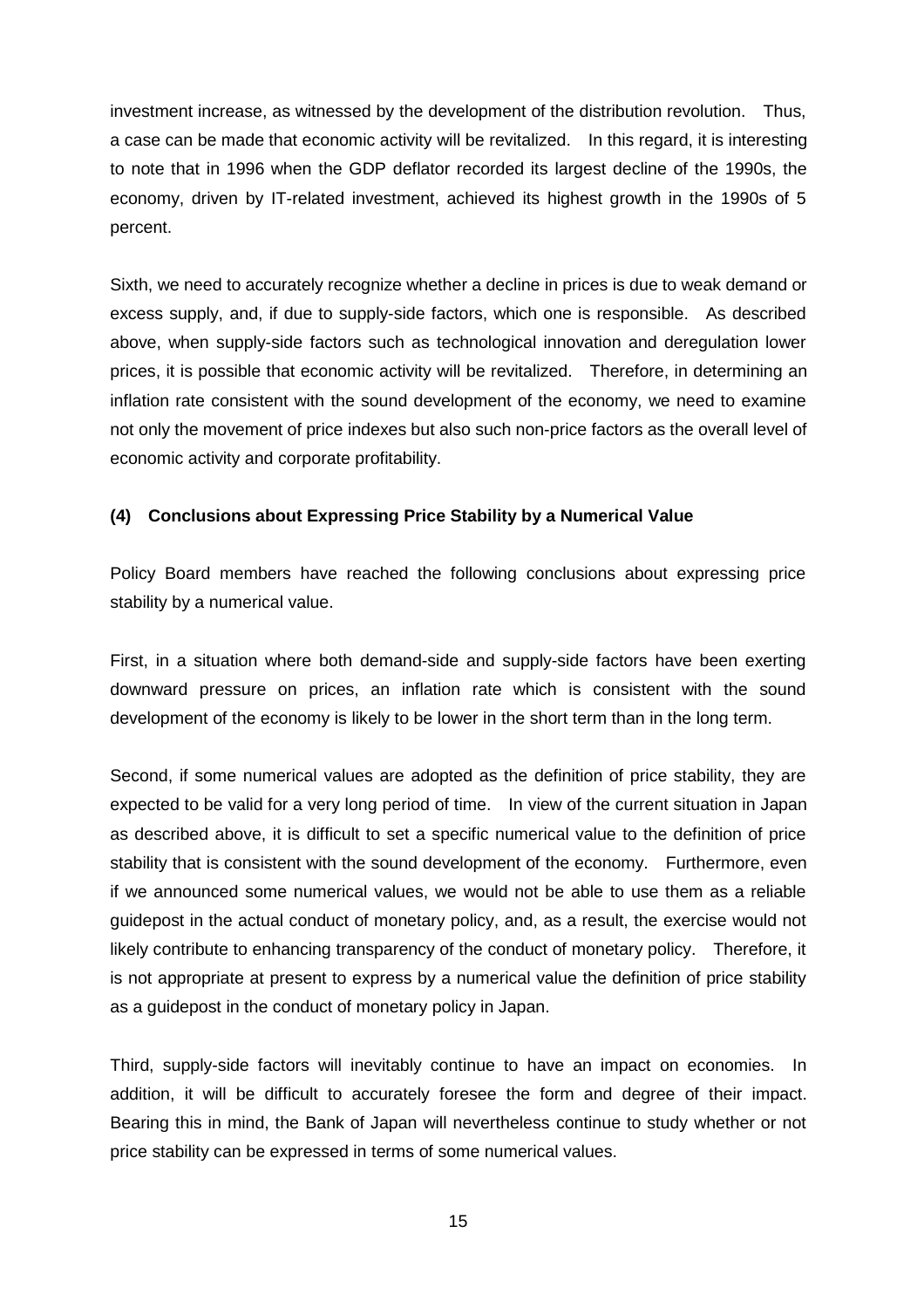Fourth, since it is difficult to attach a numerical value to the definition of price stability that can be used as a guidepost in the conduct of monetary policy, it is neither realistic nor appropriate for the Bank of Japan to adopt inflation targeting.

Fifth, when examining price stability, it is important to improve the quality of price indexes. Also, the authorities compiling statistics and academic circles should jointly engage in further studies on the compilation of price statistics under the progress of technological innovation. To this end, the Bank of Japan will continue to make further efforts.

# **4. Viewpoints on the Assessment of Price Stability**

As stated in Section 3, it is difficult to express a definition or target of price stability in terms of some numerical values which can be valid for a long period. Needless to say, it does not mean that the Bank of Japan does not evaluate price developments for it conducts monetary policy by always examining whether there is a risk of price stability being impaired. Policy Board members have concluded that while it is not appropriate at present to express a definition of price stability by some numerical values which can be used as a guidepost in the conduct of monetary policy, it is possible and useful for the central bank to disclose viewpoints when judging price stability. Following are the three viewpoints the Bank of Japan considers important.

# **Examining the characteristics of price fluctuations in light of various indexes related to prices**

Price indicators include CPI, WPI<sup>3</sup>, CSPI (Corporate Service Price Index), and the GDP deflator. Such price-related indicators as commodity prices and the price diffusion indexes published in the TANKAN are also available. However, goods and services making up these indicators and compilation methods are different. If the change in price indexes shows either a large positive or a large negative, or if the change is rapid, we naturally judge that price stability is not being maintained. However, in reality it often happens that respective price indexes show different movement.

Factors responsible for different movement include the difference in the rate of increase in productivity, foreign exchange rates, international commodity prices, and technological innovation in the distribution sector. For example, until the 1980s, CPI inflation had been

 $3$  WPI will be renamed the Corporate Goods Price Index when the base year is changed to 2000, which is scheduled in 2002.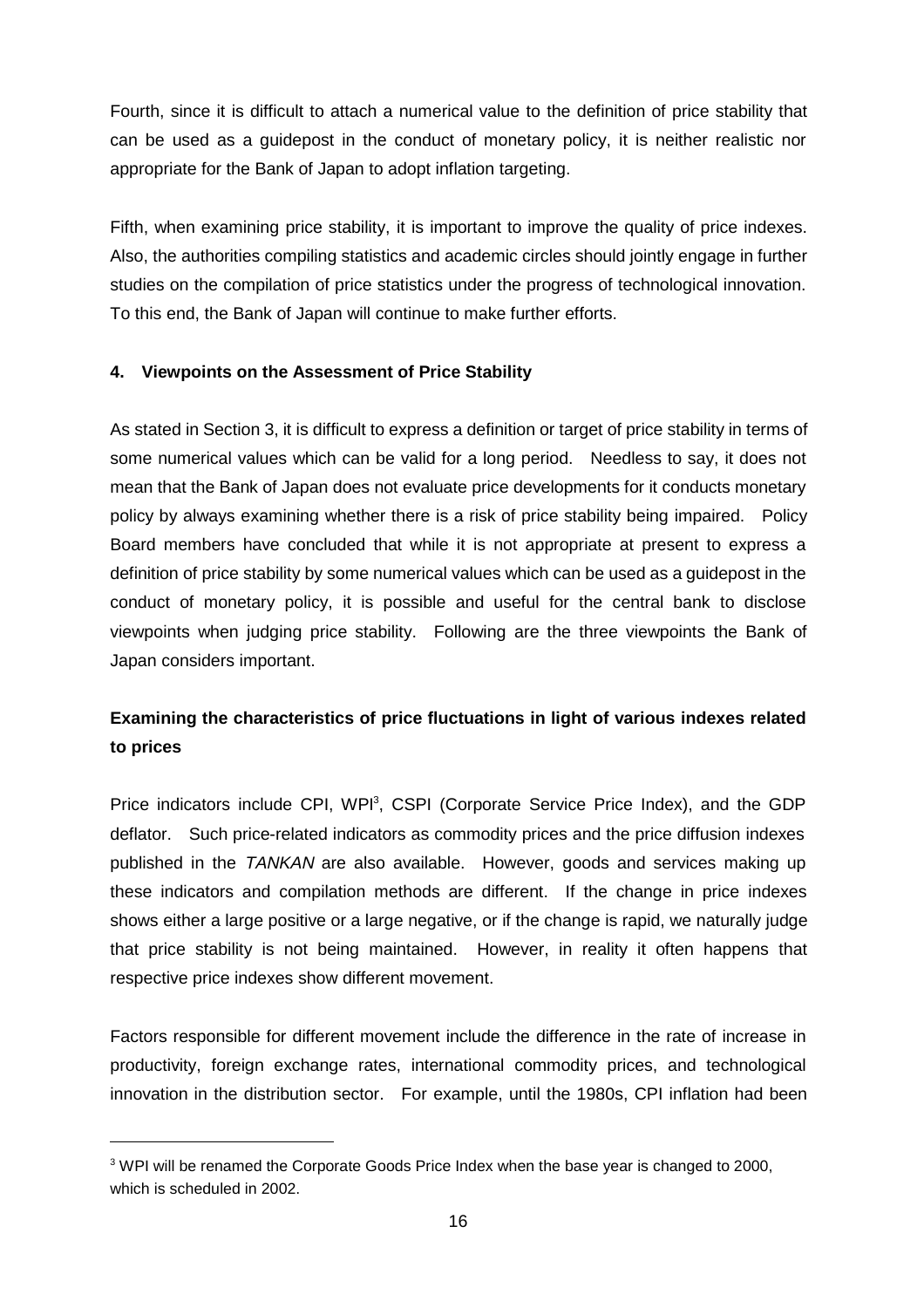largely higher than domestic WPI inflation, partly because almost half of CPI is composed of services, whose rate of increase in productivity is relatively low, and also partly because CPI is affected rather strongly by an increase in wages reflecting that most of the service sector is labor intensive. In contrast, in the recent period, CPI inflation has been somewhat lower than WPI inflation. It appears that the following comprise part of the background to such a contrasting development: it takes time for the higher price of imported crude oil to permeate from producers to consumers; the distribution revolution has a stronger impact on CPI; and the recovery of the household sector is lagging that of the corporate sector.

Bearing the above points in mind, it is important to understand the factors behind the fluctuation in various price-related indicators and study the characteristics of such fluctuation when judging whether or not the general price level is stable. The points that we must study may be wide-ranging. In particular, we should focus on which factors, demand-side or supply-side ones, have a stronger impact on fluctuation, and whether fluctuation is of a temporary nature. The difference among various price indexes lies not only in the goods and services that they incorporate but also in the promptness of release and the reliability of preliminary figures, which is very important in the conduct of monetary policy. For example, while CPI and WPI are released relatively promptly, the GDP deflator has a lag of more than two months before release. Also, we have observed rather large discrepancies between preliminary and final figures in the case of the GDP deflator.

#### **Sustainability of price stability**

From the viewpoint of reducing uncertainty regarding decision-making by economic agents and contributing to the sustainable development of the economy, we should not simply aim at price stability at a particular point in time. For economic agents to rationally make decisions about savings and investment, it is an indispensable prerequisite to ensure that price stability will be continuously maintained in the future. In other words, it is important that there exist neither inflationary expectations nor deflationary expectations and that confidence in future price stability is being maintained. Since it takes a fairly long time before monetary policy has a visible impact on economic activity and prices, we need to carefully examine the risk surrounding future price movements from the viewpoint of the sustainability of price stability.

The risk surrounding future price movements cannot be judged only from the movement of price indexes. Thus, we need to meticulously examine the development of the macroeconomy and financial markets, which may affect future price movements. In this regard, the following three points are particularly important.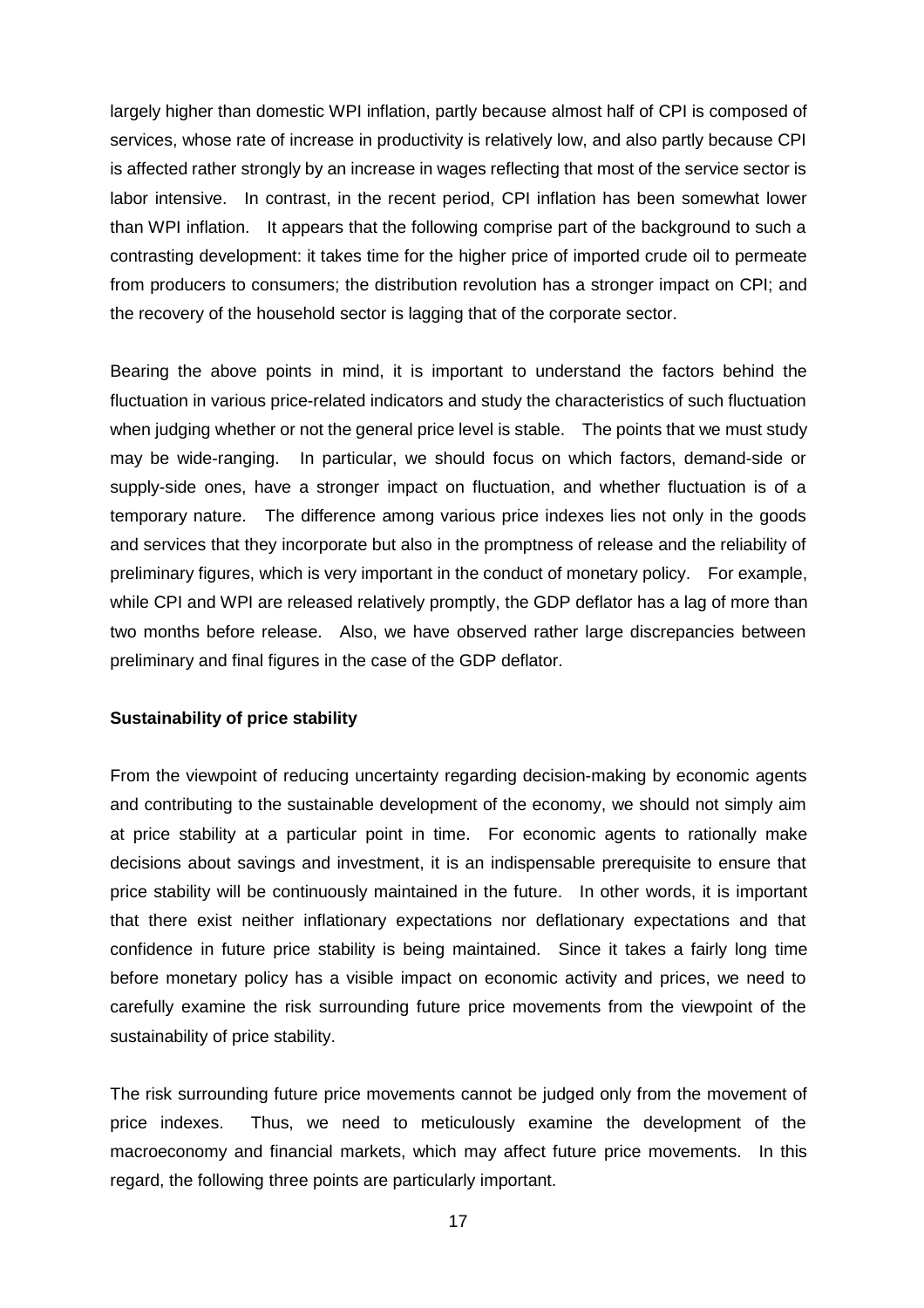First is the utilization rate of resources. Considering that a higher resource utilization rate would eventually affect prices, we need to monitor such indicators as those related to supply-demand conditions in the labor market (e.g. the ratio of job offers to job applications, the unemployment rate, and the rate of change in wages), various diffusion indexes in the TANKAN, and the output gap. When the economy is undergoing drastic structural change as witnessed in the recent period, it is difficult to accurately estimate a reliable output gap, and it is not necessarily appropriate to excessively rely on this indicator.

Second is the effect caused by the fluctuation in foreign exchange rates. While it is true that the movement of foreign exchange rates tends to reflect the inflation differential between at home and abroad over the long run, in the short term it may be affected by such factors as capital flows and expectations about future foreign exchange rates. The fluctuation in foreign exchange rates has a large impact on prices, directly through the fluctuation in import costs and indirectly through the change in the balance between supply and demand. The effect on prices caused by the fluctuation in foreign exchange rates will vary depending on whether it is temporary or related to fundamentals. Furthermore, it also depends on whether inflationary expectations might be generated domestically. Thus, we need to examine these points in evaluating the effect of the fluctuation in foreign exchange rates.

Third is the information obtained from prices in financial markets. We can obtain information about expectations related to the outlook for inflation and the strength of economic activity which affects those expectations, from such market variables as long-term interest rates, the spread between short- and long-term yields, and stock prices. Some major foreign countries have issued government bonds with the yield indexed to inflation, and research has been undertaken to gauge inflationary expectations from the market price of these inflation-indexed government bonds. When we judge the sustainability of price stability, it is useful to take advantage of the information obtained from prices in various financial markets. At the same time, attention should be paid to the fact that market prices sometimes show volatile movement due to short-term speculation and that the reliability of market prices as a signal depends very much on the depth and liquidity of markets.

#### **Consistency with the sound development of the economy**

Monetary policy should be conducted primarily aiming at price stability because it is important for the stability of national life and also contributes to the sustainable development of the economy. In this context, the ultimate objective of monetary policy is the sound and sustainable development of the national economy.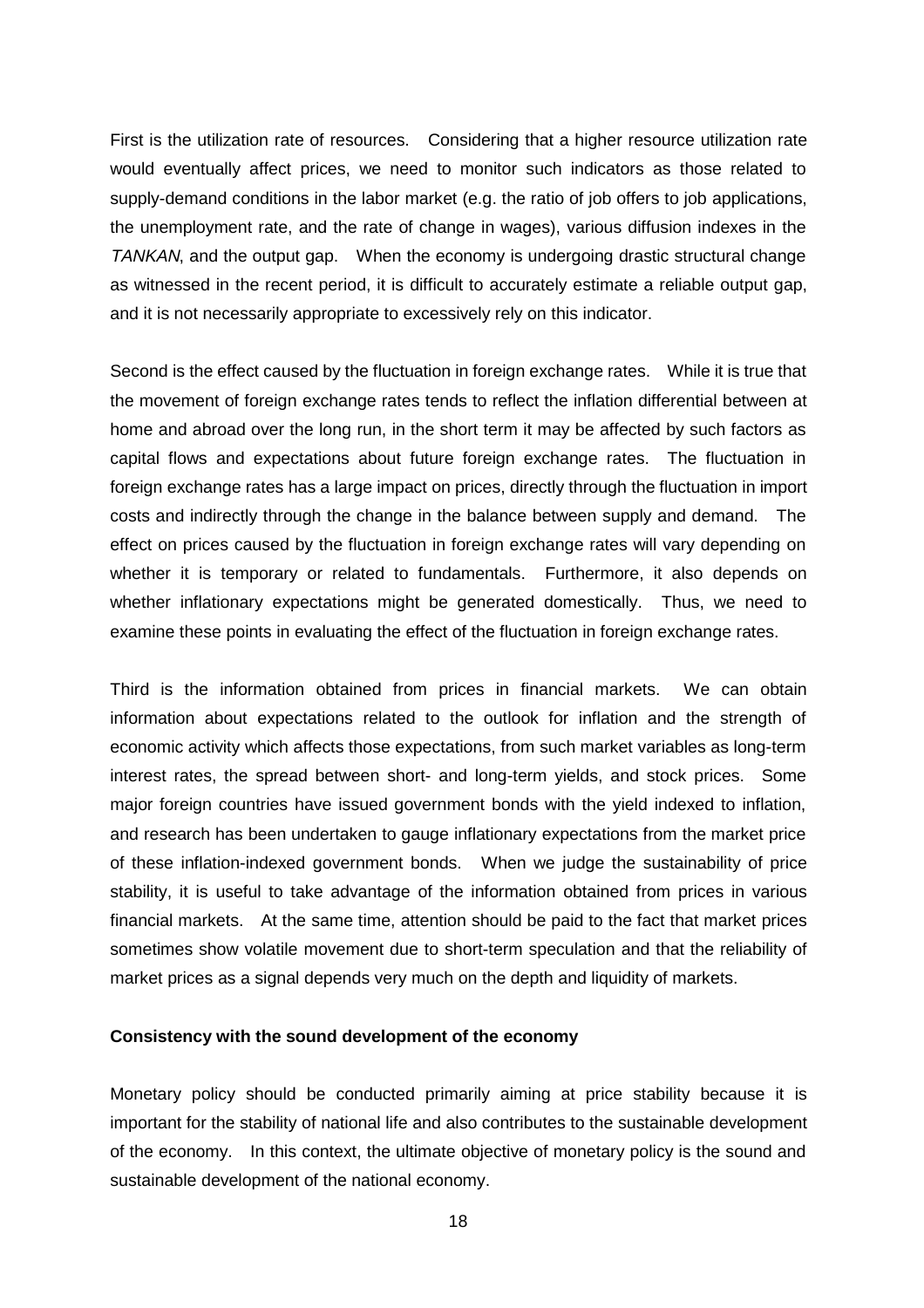But, the sustainable development of the economy cannot be achieved solely through price stability. It needs, in addition, the continuing improvement of productivity underpinned by technological innovation. Monetary policy cannot directly contribute to the improvement of productivity, but it can contribute most effectively to economic development by fostering a favorable economic environment, i.e. price stability.

Though very rare, we sometimes face rather complicated cases. For example, there is the case where sound economic development is not warranted even though measured price indexes are stable. There is another case where sound economic development is warranted even though measured price indexes rise or fall. Typically, the former is the case when a bubble emerges, and the latter where supply-side factors have a strong impact on price indexes. In either case, we need to make a multi-faceted evaluation of the development of the macroeconomy and financial markets, the activity of firms and financial institutions, and their interaction, in addition to the movement of price indexes in order to judge whether the movement of prices is consistent with the sound development of the economy.

#### **5. Release of Forecasts Regarding the Economy and Prices**

Thus far, the Bank of Japan has been making efforts to enhance the transparency of the conduct of monetary policy and to facilitate the public understanding of the Bank's assessment of price developments. For example, every month it makes public the assessment of the Policy Board regarding economic and financial developments in Monthly Report of Recent Economic and Financial Developments, and also the minutes of Monetary Policy Meetings. Policy Board members have discussed whether there is any room for further improvement to enhance the transparency of the conduct of monetary policy. In this regard, it was noted that the release of the forecasts of Policy Board members regarding the economy and prices in terms of some numerical values could be a potentially useful direction to enhance transparency of the conduct of monetary policy, considering that Policy Board members have their own respective judgments about the outlook and discuss the conduct of monetary policy based on such judgments. Policy Board members have discussed the feasibility of various options in this direction.

As a result, Policy Board members have agreed that release of the forecasts regarding the economy and prices would be effective in enhancing transparency of the conduct of monetary policy. In the course of discussions, the following reservations were noted.

19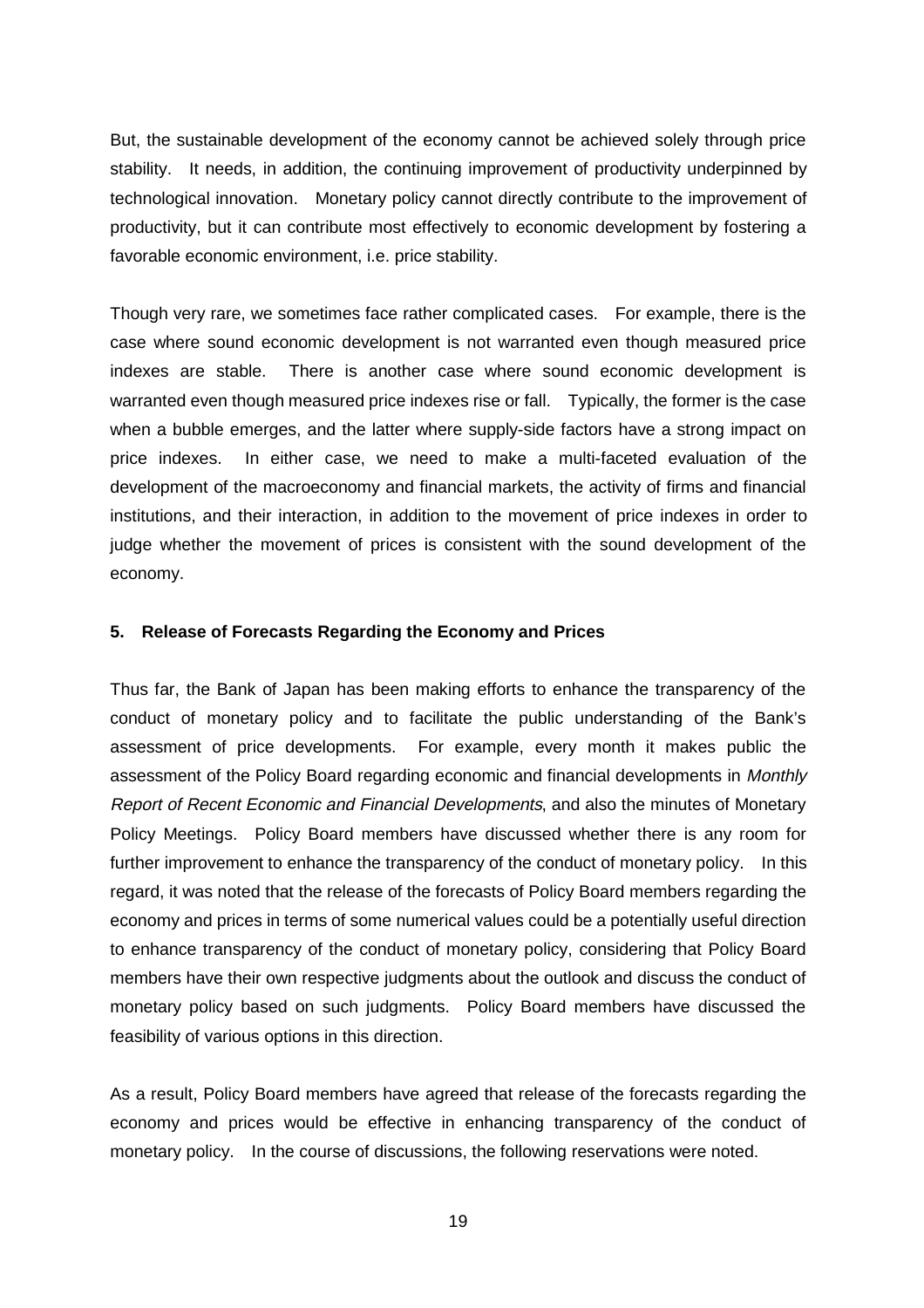First, by its very nature the outlook would depend on a number of hypotheses and assumptions regarding such elements as the development of overseas economies, foreign exchange rates, fiscal policy, and monetary policy. Forecasts in terms of numerical values would easily change depending on these assumptions. Thus, the question remains as to whether the release of forecasts in terms of numerical values would truly lead to enhancing transparency.

Second, it might well be the case that individual Policy Board members make their forecast based on economic theory and assumptions that might be different from each other. Is it feasible to consolidate these various views and judgments of Policy Board members that are created via different processes into a single forecast of the Policy Board?

Third, while it takes from one to two years or more for monetary policy to have a visible impact on the economy, the term of forecasts which could be sufficiently reliable is much shorter. Therefore, the central bank must conduct monetary policy with a view to minimizing risk related to prices to the extent possible, while bearing in mind the time horizon for policy which is longer than the time horizon for forecasts. What is important in the conduct of monetary policy is not any numerical values in the forecasts, but the judgment about factors related to the economy and prices which are behind them.

Fourth, if the limitations and implications of numerical values in the forecasts were not duly appreciated by market participants, the release of such forecasts might confuse views about monetary policy or a revision of the forecasts might immediately invite unfounded speculation of a policy change. For example, the divergence of the actual inflation rate from the forecast might immediately trigger speculation of a change in monetary policy. Or, spurious price stability as witnessed during the bubble period might lead to a view that there would be no change in monetary policy.

With these reservations in mind, the Policy Board of the Bank of Japan decided it appropriate, from the viewpoint of enhancing the transparency of the conduct of monetary policy, to start releasing Outlook and Risk Assessment of the Economy and Prices, which includes as a reference "Forecast of Policy Board Members" regarding inflation and the economic growth rate. The Policy Board has already been publishing the "Bank's View" in Monthly Report of Recent Economic and Financial Developments, in which the outlook is mentioned. However, the newly introduced Outlook and Risk Assessment of the Economy and Prices is different from the "Bank's View" in the following two ways. First is the time horizon. While the projection in the "Bank's View" covers a relatively short period like a few months ahead, that in Outlook and Risk Assessment incorporates risks over a longer period of time.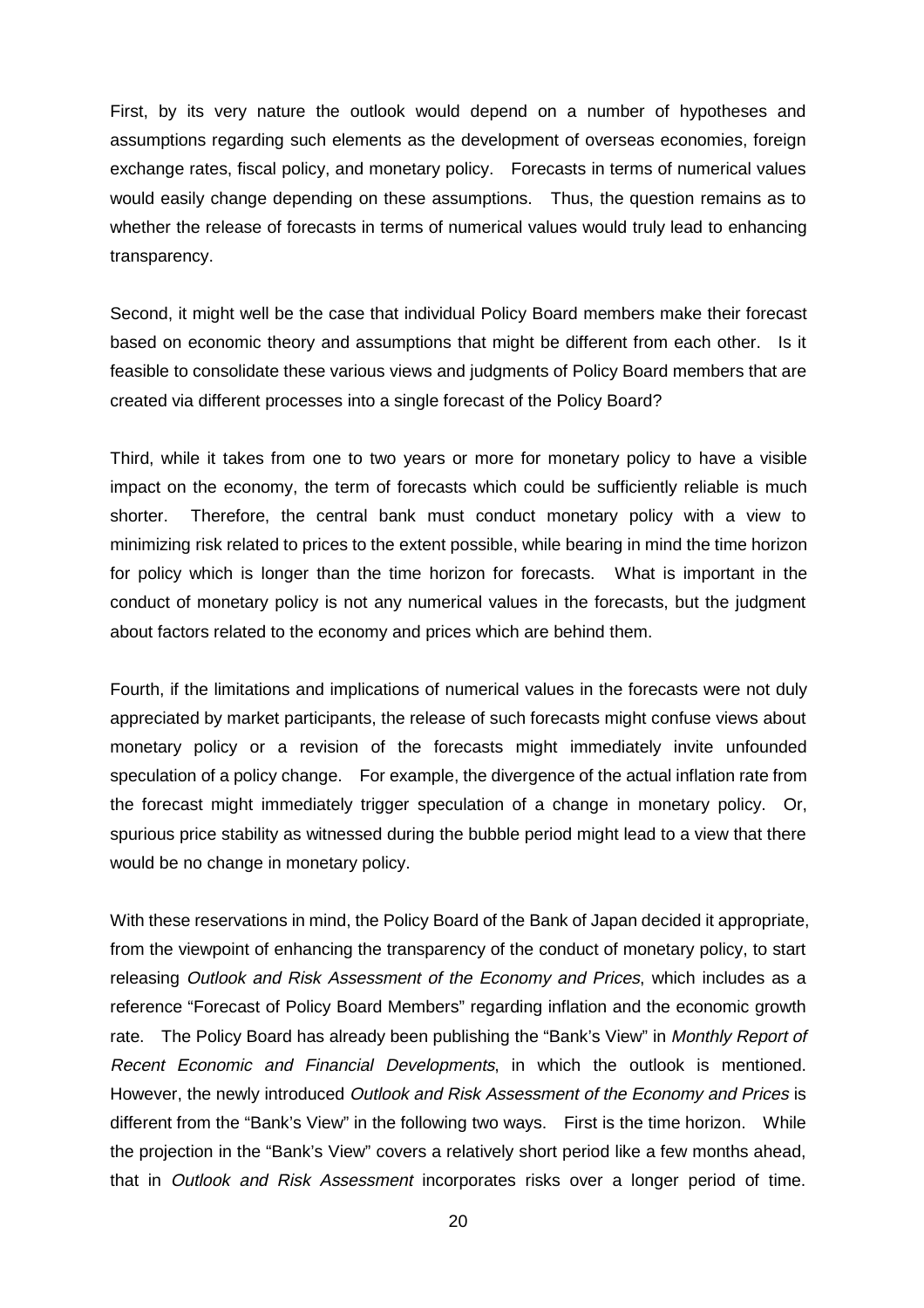Second, reflecting the difference in time horizon, while the "Bank's View" puts more emphasis on the likely outcome, Outlook and Risk Assessment considers risks that are plausible, albeit with low probability, but which could have a large potential impact on the economy as well.

In order for forecasts made public by the Bank of Japan to serve the intended objective of enhancing the transparency of the conduct of monetary policy, it is an indispensable prerequisite that the limitations of such forecasts and their relationship with the conduct of monetary policy be duly understood. In releasing forecasts, the Bank of Japan will put emphasis not on numerical values, but on enhancing the transparency of the conduct of monetary policy by evaluating the risks that could endanger the economy and financial system from the viewpoint of price stability and the sustainable development of the economy and making public such evaluation.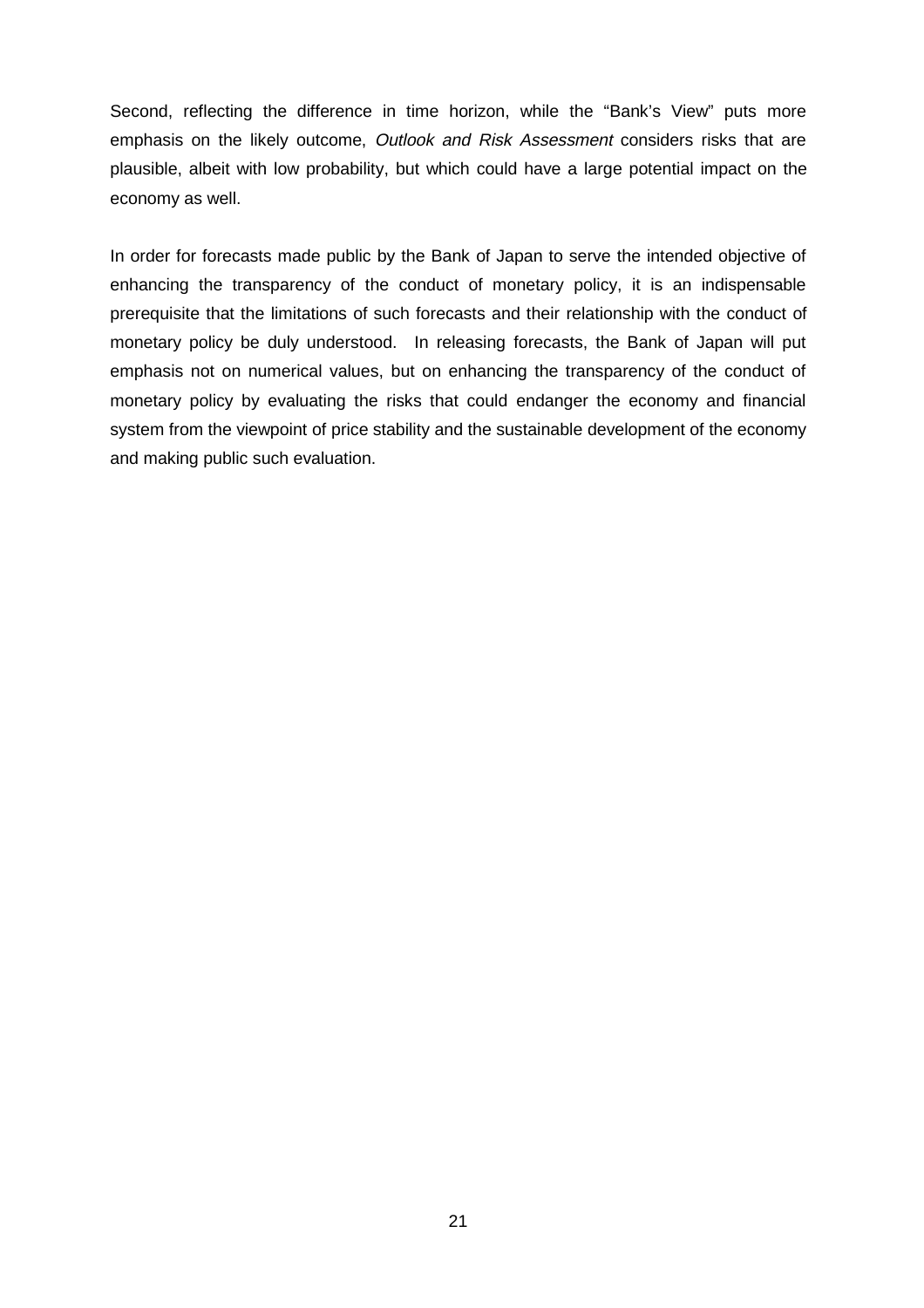# **Appendix: List of Articles Published by the Bank in the Course of the Study on "Price Stability" (In Order of Date of Release)**

# **A. Bank of Japan Research Papers**

- Policy Planning Office, "*Sho-gaikoku ni okeru Infure-taagettingu* (Inflation Targeting in Countries Overseas)," June 2000.
- Research and Statistics Department, "*Bukka shisuu wo meguru sho-mondai* (Some Issues in Price Indices)," August 2000.

------------------------,"Price-Setting Behavior of Japanese Companies – The Results of 'Survey of Price-Setting Behavior of Japanese Companies' and Its Analysis –," September 2000.

- Policy Planning Office, "*Beikoku renpou junbi seido oyobi oushuu chuuou ginkou no 'Bukka no antei' ni tsuiteno kangaekata* (Concepts of 'Price Stability' adopted by the U.S. Federal Reserve System and the European Central Bank)," September 2000.
- Research and Statistics Department, "Price Developments in Japan A Review Focusing on the 1990s –," October 2000.

# **B. Staff Papers**

- (1) Working Paper Series Released by the Research and Statistics Department
	- 00-10 Kimura, Takeshi and Tomoki Tanemura, "*Infure no fukakujitsusei to infure-ritsu suijun no kankei* (Inflation Rate and Inflation Uncertainty)," June 2000.
	- 00-11 Kasuya, Munehisa and Kazuo Oshima, "*Infure kitai no henka to infure no kansei* (Expected Inflation Rate and Inflation Inertia)," July 2000.
	- 00-12 Ueda, Kozo and Naoto Osawa, "*Infure-ritsu suijun to soutai kakaku hendou no kankei ni tsuite* (Rate of Inflation and Relative Price Changes)," July 2000.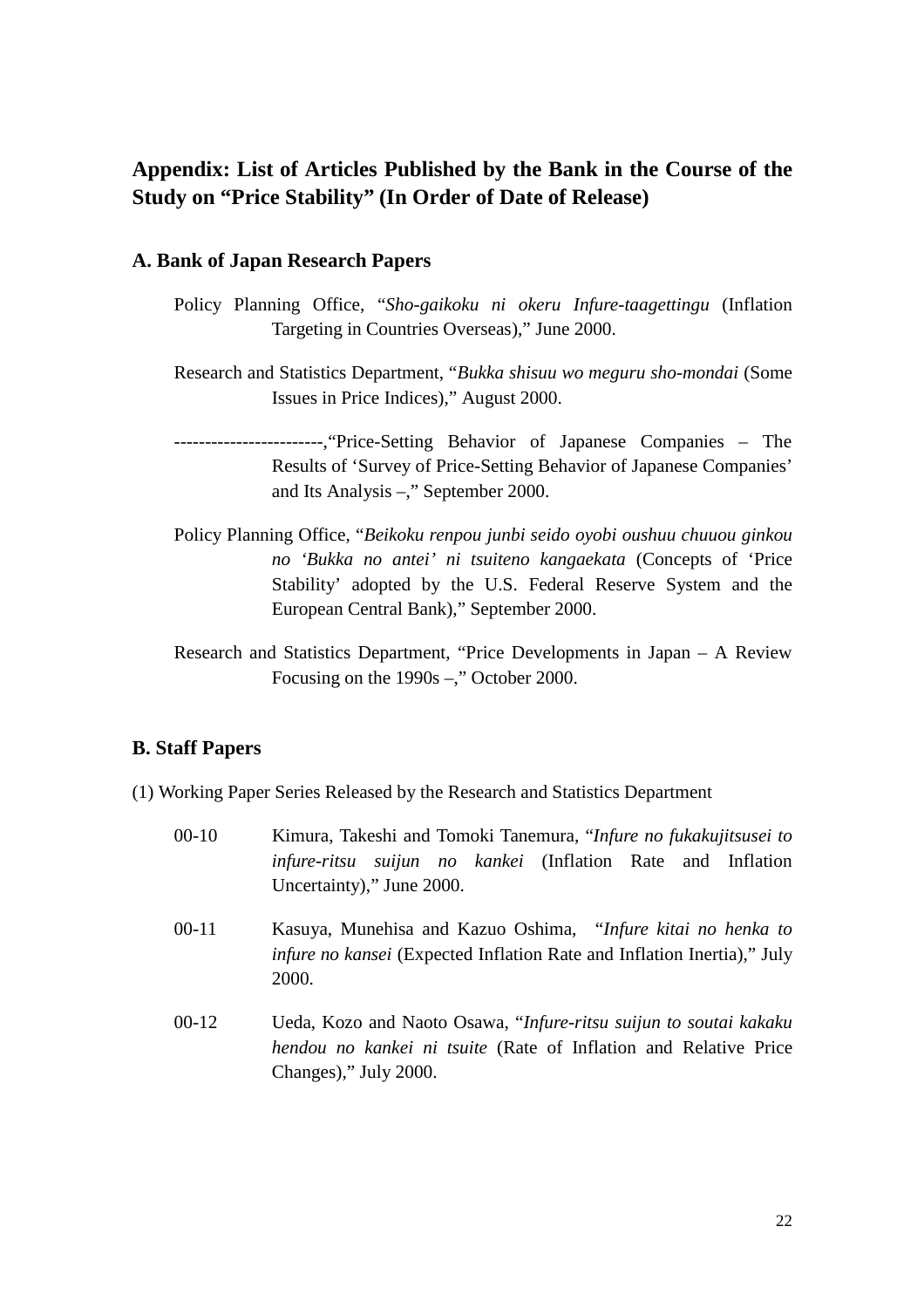- (2) IMES (Institute for Monetary and Economic Studies) Discussion Paper Series
	- 2000-J-22 Shiratsuka, Shigenori, "*Shisan kakaku to bukka: Baburu seisei kara houkai ni kaketeno keiken wo fumaete* (Asset Prices and General Prices: Some Implications from our Experiences in the Bubble Period)," September 2000.
	- 2000-E-32 -------------------------, "Is There a Desirable Rate of Inflation?: A Theoretical and Empirical Survey," forthcoming.

# **(Other Related Publications)**

- Shiratsuka, Shigenori, "*Bukka no keizai bunseki* (Economic Analysis of Inflation Measures)," University of Tokyo Press, 1998.
- Kimura, Takeshi, "*Meimoku chingin no kahou kouchoku-sei ni kansuru saikenshou – aru teido no infure wa roudou shijou no junkatsuyu toshite hitsuyou ka –* (Downward Nominal Wage Rigidity Revisited - Is a Certain Degree of Inflation Necessary to Mitigate Frictions in the Labor Market?)," Research and Statistics Department Working Paper Series, 99-4, Bank of Japan, November 1999.
- Okina, Kunio, Masaaki Shirakawa, and Shigenori Shiratsuka, "The Asset Price Bubble and Monetary Policy: Japan's Experience in the Late 1980s and the Lessons," IMES Discussion Paper Series, 2000-E-12, Bank of Japan, May 2000.
- Saison Research Institute, "*O-te Ryouhanten no POS de-ta wo riyou shita bukka shisuu ni kakawaru kenkyuu* (A Study on Price Indices Using POS Data of a Large Retailer)," October 2000.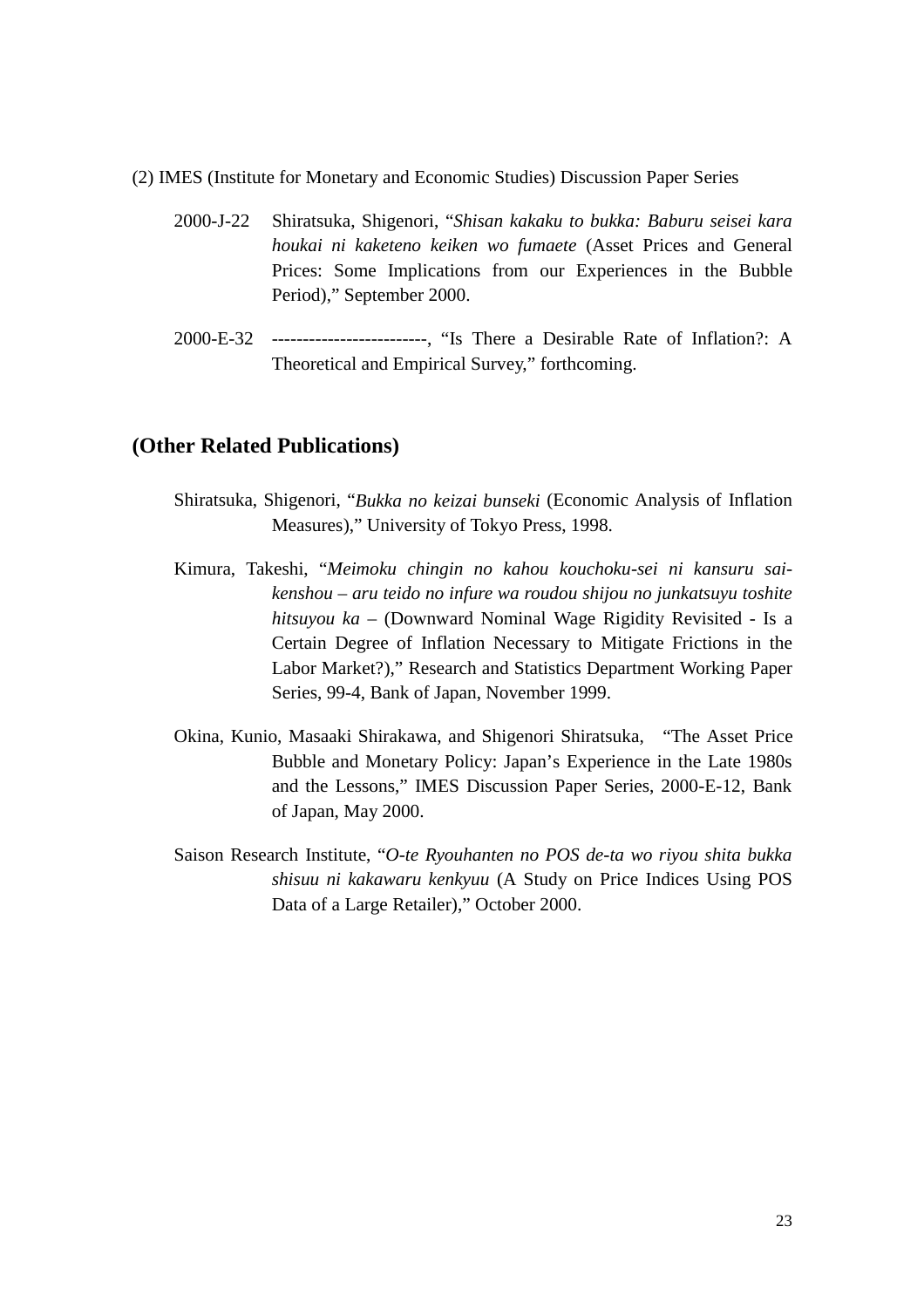# The Bank of Japan Law (Law No.89 1997)

### (Objectives)

- Article 1 The objective of the Bank of Japan, as the central bank of Japan, is to issue banknotes and to carry out currency and monetary control.
	- 2. In addition to what is prescribed by the preceding Paragraph, the Bank's objective is to ensure smooth settlement of funds among banks and other financial institutions, thereby contributing to the maintenance of an orderly financial system.

(The principle of currency and monetary control)

Article 2 Currency and monetary control shall be aimed at, through the pursuit of price stability, contributing to the sound development of the national economy.

(Respecting the autonomy of the Bank of Japan and ensuring transparency)

- Article 3 The Bank of Japan's autonomy regarding currency and monetary control shall be respected.
	- 2. The Bank shall endeavor to clarify to the public the content of its decisions, as well as its decision making process, regarding currency and monetary control.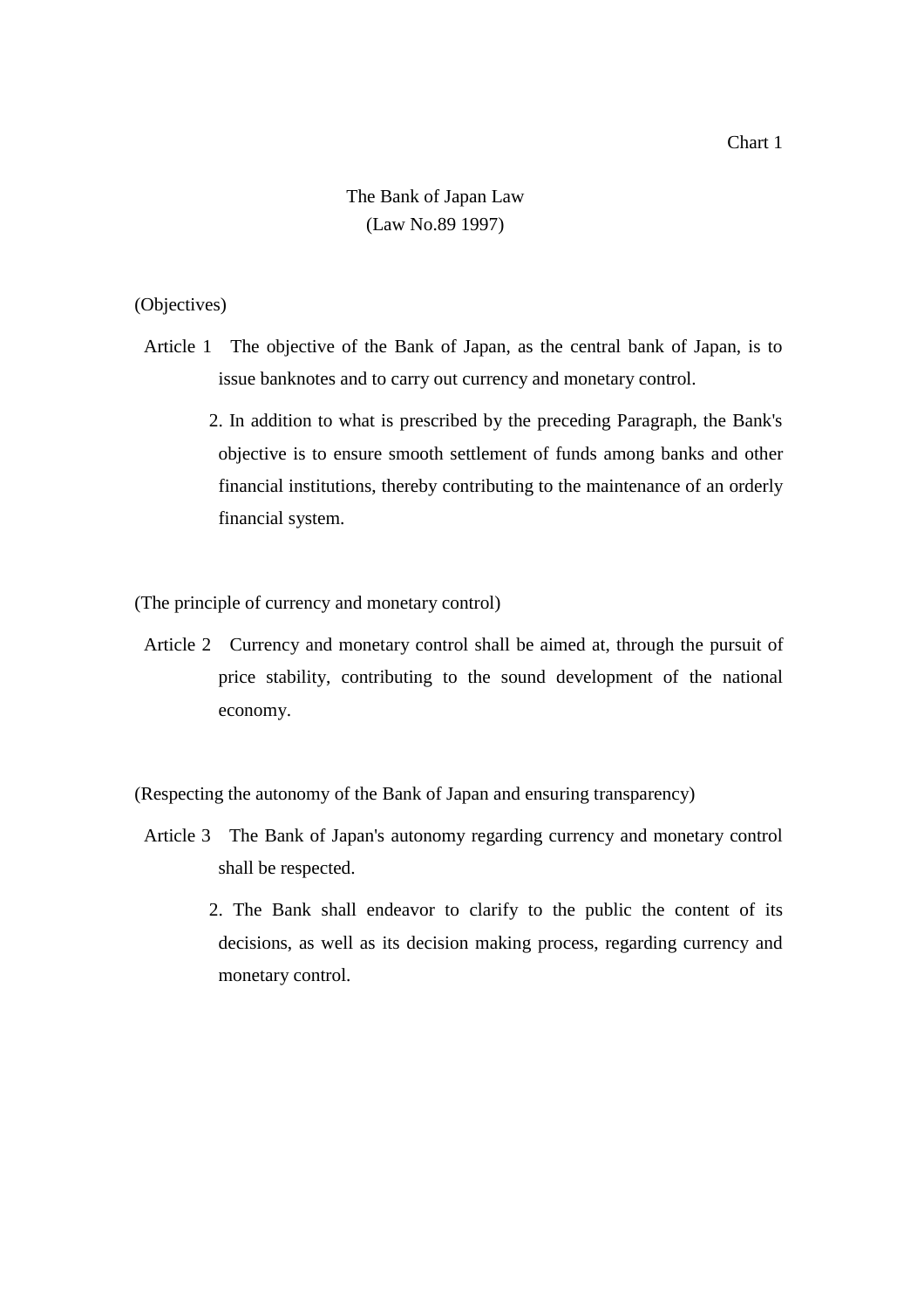# Price Indexes

# (1) Changes from a year earlier



# (2) Level



Note: The GDP deflator is calculated from nominal and real GDP (seasonally adjusted series).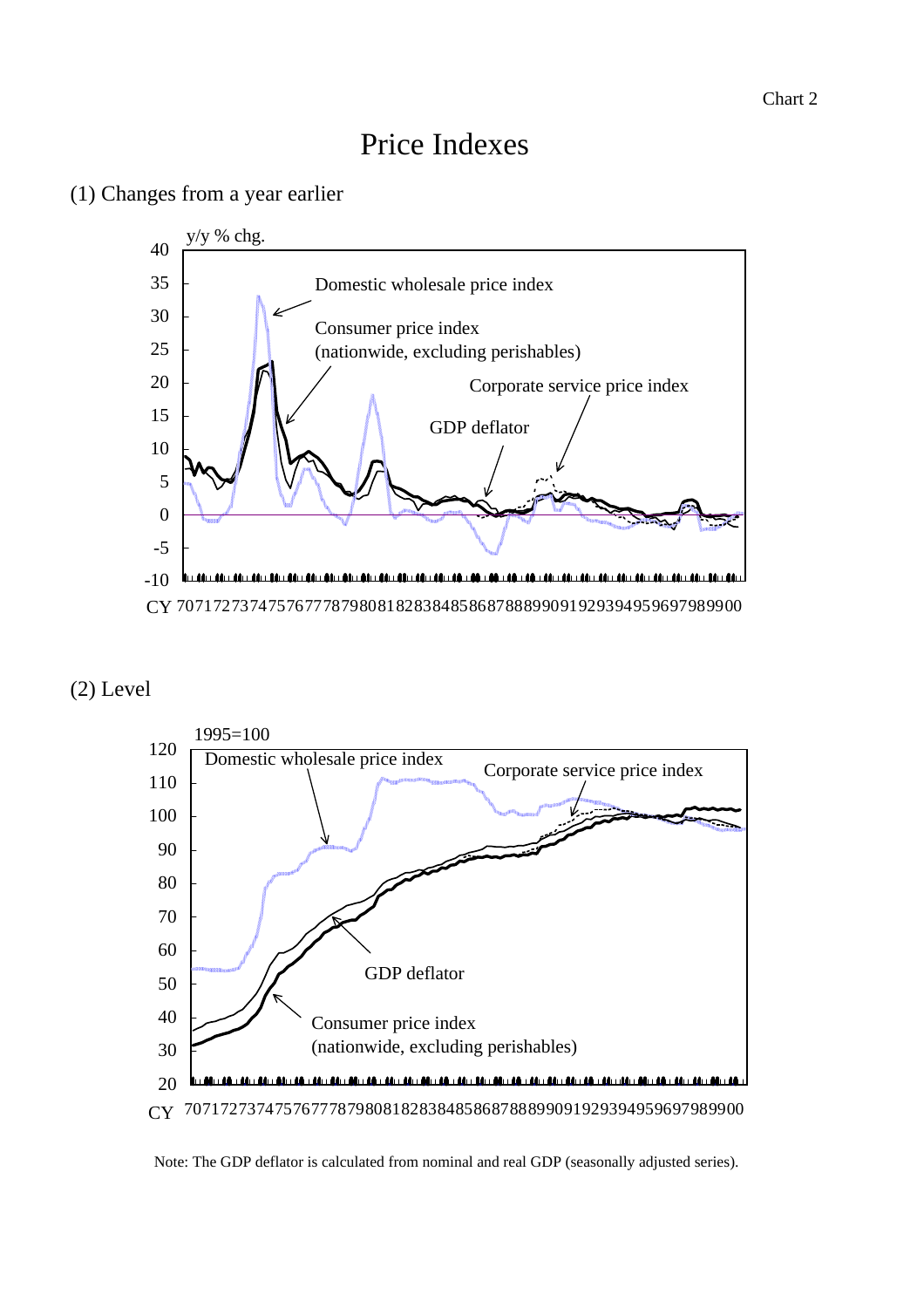# Prices in Major Economies

# (1) Consumer price index (CPI)

| ann. % chg. |       |                         |         |                   |        |       |        |     |  |  |  |
|-------------|-------|-------------------------|---------|-------------------|--------|-------|--------|-----|--|--|--|
|             | Japan | United<br><b>States</b> | Germany | United<br>Kingdom | France | Italy | Canada | G7  |  |  |  |
| 1971-1975   | 11.6  | 6.8                     | 6.2     | 13.2              | 8.9    | 11.5  | 7.3    | 8.4 |  |  |  |
| 1976-1980   | 6.7   | 8.9                     | 4.0     | 14.4              | 10.5   | 16.4  | 8.8    | 9.3 |  |  |  |
| 1981-1985   | 2.8   | 5.5                     | 3.9     | 7.2               | 9.6    | 13.8  | 7.5    | 6.1 |  |  |  |
| 1986-1990   | 1.4   | 4.0                     | 1.4     | 5.9               | 3.1    | 5.7   | 4.5    | 3.6 |  |  |  |
| 1991-1995   | 1.4   | 3.1                     | 3.5     | 3.4               | 2.2    | 5.1   | 2.3    | 3.0 |  |  |  |
| 1996-1999   | 0.5   | 2.3                     | 1.2     | 2.6               | 1.1    | 2.4   | 1.5    | 1.8 |  |  |  |
| 1971-1999   | 4.2   | 5.2                     | 3.4     | 8.0               | 6.1    | 9.4   | 5.4    | 5.5 |  |  |  |

Notes: 1. Figures are the "CPI ALL ITEMS" in the OECD's "Main Economic Indicators."

2. Figures are simple averages of annual percentage changes for years in the period.

3. Figures for "G7" are weighted averages calculated by the OECD.

# (2) Wholesale price index (WPI) / producer price index (PPI)

|           |        |                         |         |                   |        |       |        | ann. % chg. |
|-----------|--------|-------------------------|---------|-------------------|--------|-------|--------|-------------|
|           | Japan  | United<br><b>States</b> | Germany | United<br>Kingdom | France | Italy | Canada | G7          |
| 1971-1975 | 9.3    | 8.3                     | 6.4     | 13.4              | 9.0    | 14.9  | 9.6    | 10.1        |
| 1976-1980 | 5.7    | 8.7                     | 4.0     | 14.5              | 9.1    | 16.9  | 10.0   | 9.8         |
| 1981-1985 | 0.1    | 3.6                     | 4.1     | 7.6               | 9.1    | 11.7  | 5.5    | 5.9         |
| 1986-1990 | $-1.0$ | 2.7                     | 0.2     | 3.9               | 1.5    | 3.1   | 2.1    | 1.8         |
| 1991-1995 | $-0.8$ | 1.4                     | 1.2     | 3.8               | 0.4    | 4.1   | 3.3    | 1.9         |
| 1996-1999 | $-1.0$ | 1.0                     | $-0.4$  | 1.3               | $-1.4$ | 0.8   | 0.7    | 0.2         |
| 1971-1999 | 2.2    | 4.4                     | 2.7     | 7.6               | 4.8    | 8.8   | 5.4    | 5.1         |

Notes: 1. Figures for the United States, the United Kingdom, Germany, France, and Canada are the PPI. Figures for Italy are the PPI from 1982 and the WPI before 1982. Figures for Japan are the WPI.

2. Figures are simple averages of annual percentage changes for years in the period.

3. Figures for "G7" are simple averages of the above countries' data.